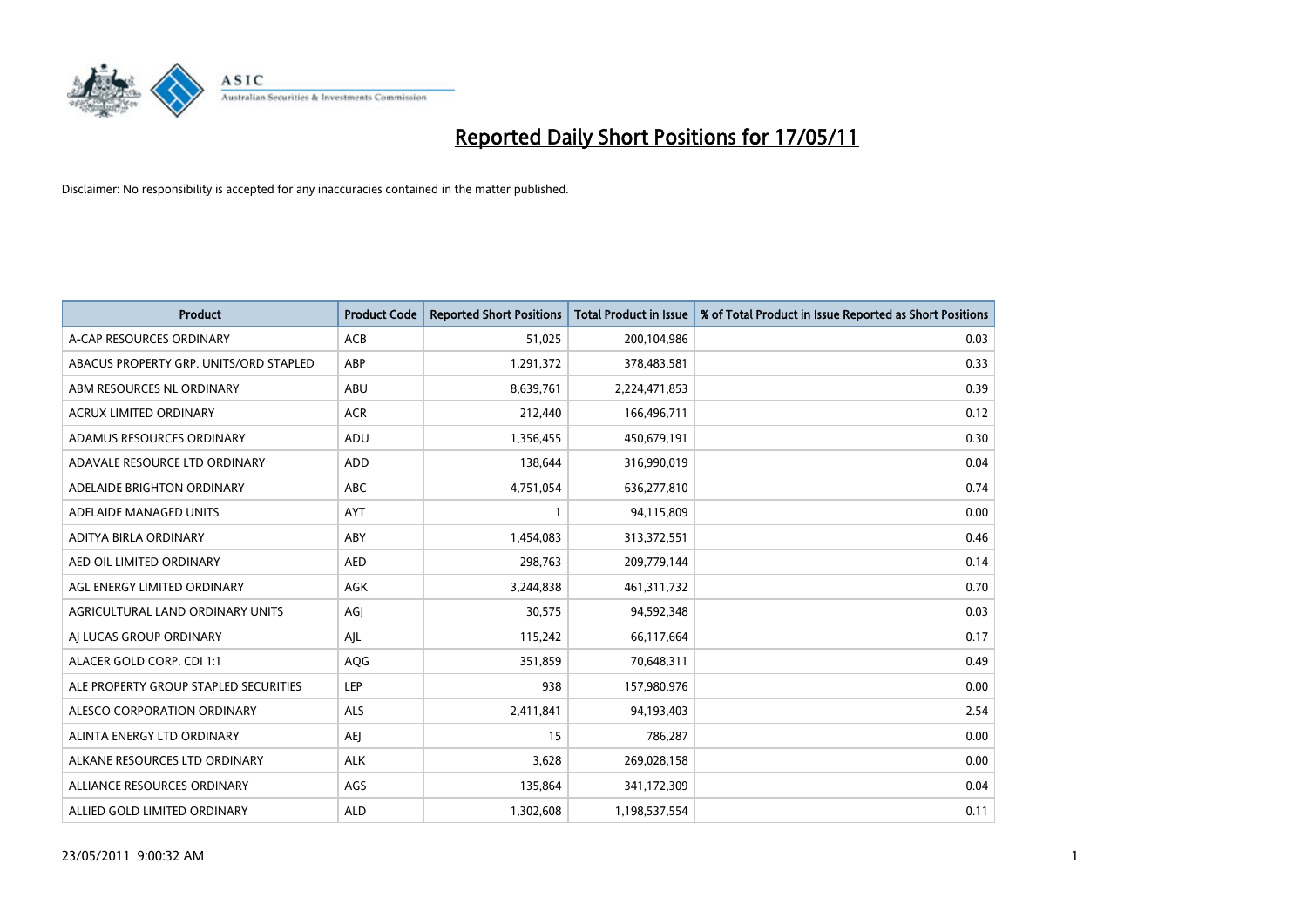

| <b>Product</b>                          | <b>Product Code</b> | <b>Reported Short Positions</b> | <b>Total Product in Issue</b> | % of Total Product in Issue Reported as Short Positions |
|-----------------------------------------|---------------------|---------------------------------|-------------------------------|---------------------------------------------------------|
| ALTONA MINING LTD ORDINARY              | <b>AOH</b>          | 524,512                         | 472,133,029                   | 0.12                                                    |
| ALUMINA LIMITED ORDINARY                | <b>AWC</b>          | 25,793,964                      | 2,440,196,187                 | 1.05                                                    |
| AMADEUS ENERGY ORDINARY                 | AMU                 | 454,000                         | 300,288,855                   | 0.15                                                    |
| AMALGAMATED HOLDINGS ORDINARY           | AHD                 | 11,796                          | 157,461,063                   | 0.01                                                    |
| AMCOR LIMITED ORDINARY                  | <b>AMC</b>          | 8,140,137                       | 1,227,416,280                 | 0.62                                                    |
| AMP LIMITED ORDINARY                    | AMP                 | 10,951,484                      | 2,789,686,764                 | 0.37                                                    |
| AMPELLA MINING ORDINARY                 | <b>AMX</b>          | 520.027                         | 203,285,108                   | 0.25                                                    |
| ANSELL LIMITED ORDINARY                 | <b>ANN</b>          | 4,023,533                       | 133,011,550                   | 3.04                                                    |
| ANTARES ENERGY LTD ORDINARY             | <b>AZZ</b>          | 101,632                         | 275,000,000                   | 0.04                                                    |
| ANZ BANKING GRP LTD ORDINARY            | ANZ                 | 5,306,880                       | 2,596,828,457                 | 0.18                                                    |
| APA GROUP STAPLED SECURITIES            | <b>APA</b>          | 6,899,451                       | 556,193,951                   | 1.23                                                    |
| APEX MINERALS NL ORDINARY               | <b>AXM</b>          | 887,812                         | 5,550,243,713                 | 0.02                                                    |
| APN EUROPEAN RETAIL UNITS STAPLED SEC.  | <b>AEZ</b>          | 11,832                          | 544,910,660                   | 0.00                                                    |
| APN NEWS & MEDIA ORDINARY               | <b>APN</b>          | 23,861,412                      | 618,568,292                   | 3.86                                                    |
| AQUARIUS PLATINUM. ORDINARY             | <b>AOP</b>          | 2,668,020                       | 470,070,802                   | 0.54                                                    |
| AQUILA RESOURCES ORDINARY               | <b>AQA</b>          | 4,244,850                       | 374,368,499                   | 1.15                                                    |
| ARAFURA RESOURCE LTD ORDINARY           | ARU                 | 5,215,606                       | 367,980,342                   | 1.42                                                    |
| ARB CORPORATION ORDINARY                | <b>ARP</b>          | 5,539                           | 72,481,302                    | 0.00                                                    |
| ARDENT LEISURE GROUP STAPLED SECURITIES | AAD                 | 555,310                         | 318,147,978                   | 0.17                                                    |
| ARISTOCRAT LEISURE ORDINARY             | <b>ALL</b>          | 38,189,184                      | 536,480,307                   | 7.13                                                    |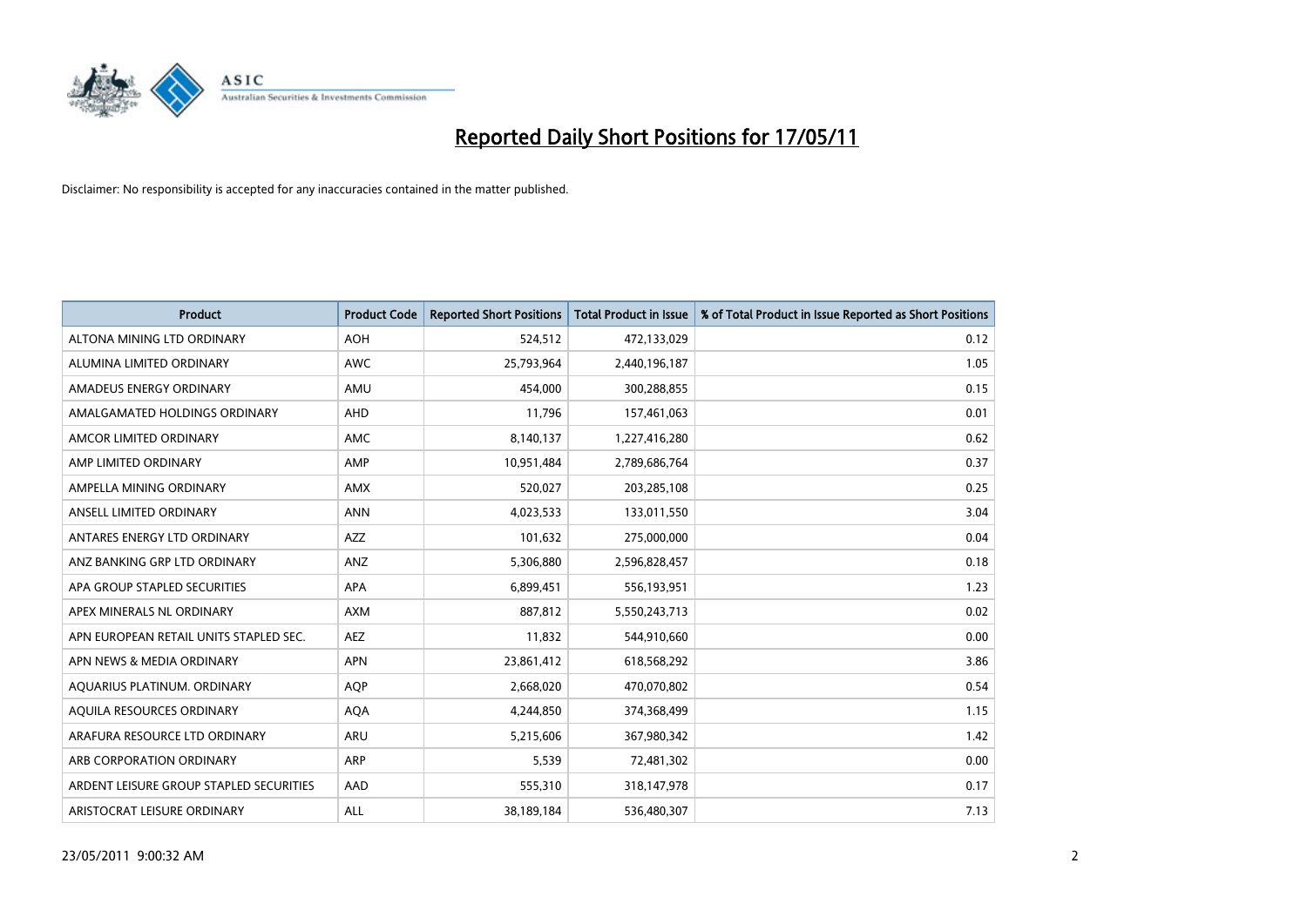

| <b>Product</b>                          | <b>Product Code</b> | <b>Reported Short Positions</b> | Total Product in Issue | % of Total Product in Issue Reported as Short Positions |
|-----------------------------------------|---------------------|---------------------------------|------------------------|---------------------------------------------------------|
| ASCIANO LIMITED ORDINARY                | <b>AIO</b>          | 18,254,400                      | 2,926,103,883          | 0.64                                                    |
| ASG GROUP LIMITED ORDINARY              | <b>ASZ</b>          | 68,401                          | 169,117,796            | 0.04                                                    |
| ASPEN GROUP ORD/UNITS STAPLED           | APZ                 | 1,085,359                       | 575,907,977            | 0.18                                                    |
| ASPIRE MINING LTD ORDINARY              | <b>AKM</b>          | 14,170                          | 539,971,483            | 0.00                                                    |
| <b>ASTON RES LTD ORDINARY</b>           | <b>AZT</b>          | 17,903                          | 204,527,604            | 0.00                                                    |
| ASTRO JAP PROP GROUP STAPLED SECURITIES | AJA                 | 22,313                          | 58,445,002             | 0.05                                                    |
| ASX LIMITED ORDINARY                    | <b>ASX</b>          | 1,592,653                       | 175,136,729            | 0.91                                                    |
| ATLANTIC LIMITED ORDINARY               | ATI                 | 519,417                         | 113,179,279            | 0.46                                                    |
| ATLAS IRON LIMITED ORDINARY             | <b>AGO</b>          | 1,611,915                       | 823,820,142            | 0.19                                                    |
| AURORA MINERALS LTD ORDINARY            | <b>ARM</b>          | 416                             | 104,167,499            | 0.00                                                    |
| AURORA OIL & GAS ORDINARY               | <b>AUT</b>          | 4,900,680                       | 403,687,342            | 1.21                                                    |
| AUSDRILL LIMITED ORDINARY               | ASL                 | 110,458                         | 300,677,909            | 0.03                                                    |
| AUSENCO LIMITED ORDINARY                | <b>AAX</b>          | 3,328,239                       | 122,987,022            | 2.70                                                    |
| <b>AUSTAL LIMITED ORDINARY</b>          | ASB                 | 227,026                         | 188,069,638            | 0.10                                                    |
| <b>AUSTAR UNITED ORDINARY</b>           | <b>AUN</b>          | 2,417,075                       | 1,271,389,658          | 0.17                                                    |
| AUSTBROKERS HOLDINGS ORDINARY           | <b>AUB</b>          | 2                               | 54,658,736             | 0.00                                                    |
| AUSTIN ENGINEERING ORDINARY             | ANG                 | 10,754                          | 71,714,403             | 0.01                                                    |
| <b>AUSTRALAND ASSETS ASSETS</b>         | AAZPB               | 1,168                           | 2,750,000              | 0.04                                                    |
| AUSTRALAND PROPERTY STAPLED SECURITY    | <b>ALZ</b>          | 1,240,797                       | 576,846,597            | 0.20                                                    |
| AUSTRALIAN AGRICULT. ORDINARY           | AAC                 | 5,405,008                       | 303,904,127            | 1.79                                                    |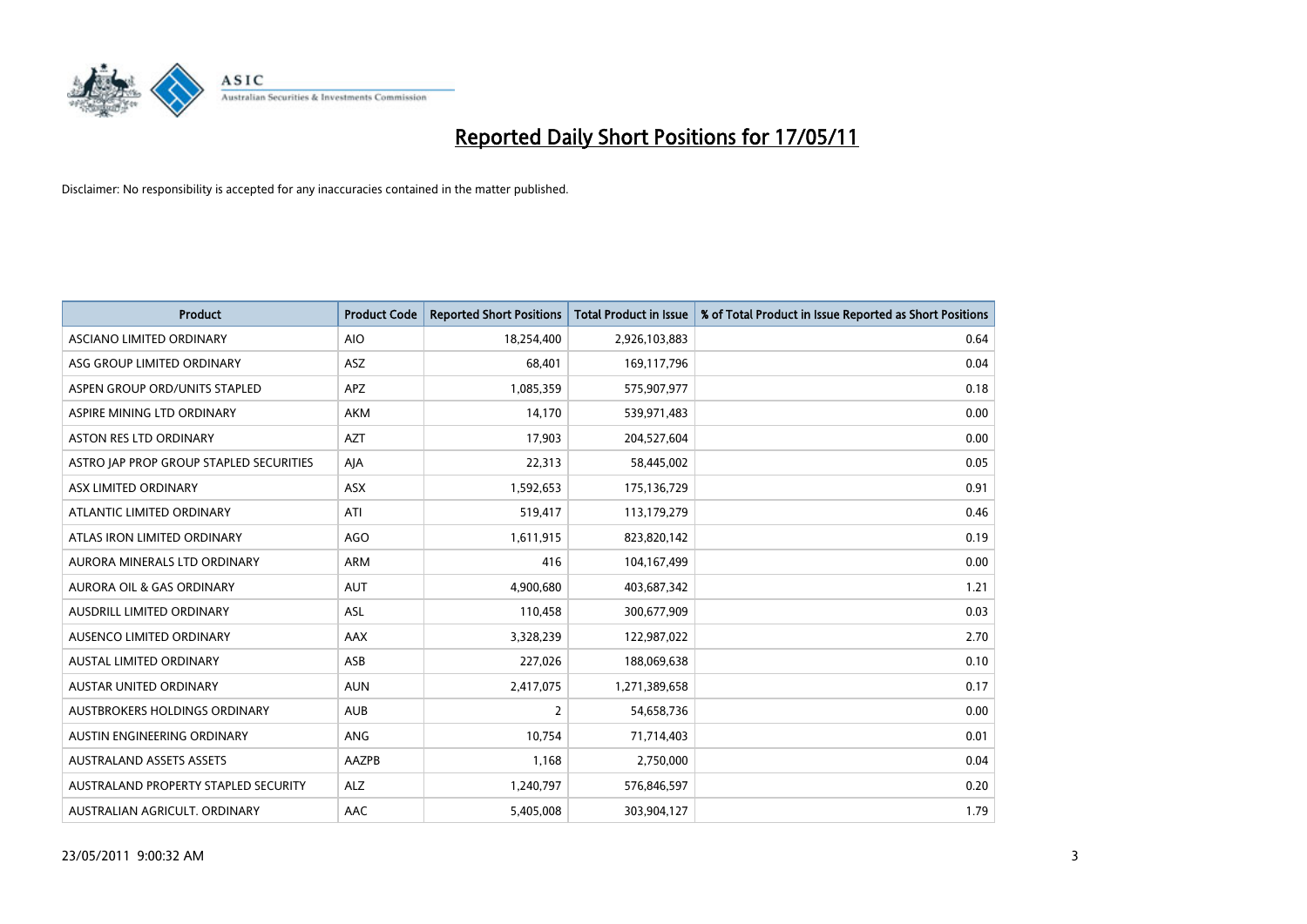

| <b>Product</b>                       | <b>Product Code</b> | <b>Reported Short Positions</b> | <b>Total Product in Issue</b> | % of Total Product in Issue Reported as Short Positions |
|--------------------------------------|---------------------|---------------------------------|-------------------------------|---------------------------------------------------------|
| <b>AUSTRALIAN EDUCATION UNITS</b>    | <b>AEU</b>          | 625,000                         | 175,465,397                   | 0.36                                                    |
| AUSTRALIAN INFRASTR. UNITS/ORDINARY  | <b>AIX</b>          | 1,229,892                       | 620,733,944                   | 0.18                                                    |
| AUSTRALIAN MINES LTD ORDINARY        | <b>AUZ</b>          | 1,400,000                       | 576,910,315                   | 0.24                                                    |
| AUSTRALIAN PHARM. ORDINARY           | API                 | 799,578                         | 488,115,883                   | 0.16                                                    |
| AUTOMOTIVE HOLDINGS ORDINARY         | <b>AHE</b>          | 408,438                         | 226,387,577                   | 0.17                                                    |
| AVEXA LIMITED ORDINARY               | <b>AVX</b>          | 243,657                         | 847,688,779                   | 0.03                                                    |
| AWE LIMITED ORDINARY                 | <b>AWE</b>          | 1,968,247                       | 521,871,941                   | 0.39                                                    |
| AZUMAH RESOURCES ORDINARY            | <b>AZM</b>          | 167,571                         | 275,196,055                   | 0.06                                                    |
| <b>BANDANNA ENERGY ORDINARY</b>      | <b>BND</b>          | 223,458                         | 426,515,482                   | 0.04                                                    |
| BANK OF QUEENSLAND. ORDINARY         | <b>BOO</b>          | 4,632,271                       | 222,072,957                   | 2.07                                                    |
| <b>BANNERMAN RESOURCES ORDINARY</b>  | <b>BMN</b>          | 188,854                         | 234,435,934                   | 0.08                                                    |
| <b>BASE RES LIMITED ORDINARY</b>     | <b>BSE</b>          | 64,788                          | 161,841,114                   | 0.04                                                    |
| BATHURST RESOURCES ORDINARY          | <b>BTU</b>          | 8,307,141                       | 666,141,330                   | 1.24                                                    |
| <b>BAUXITE RESOURCE LTD ORDINARY</b> | <b>BAU</b>          | 109,797                         | 235,379,896                   | 0.05                                                    |
| <b>BC IRON LIMITED ORDINARY</b>      | <b>BCI</b>          | 19,792                          | 94,361,000                    | 0.02                                                    |
| BEACH ENERGY LIMITED ORDINARY        | <b>BPT</b>          | 2,712,629                       | 1,102,788,311                 | 0.23                                                    |
| BEADELL RESOURCE LTD ORDINARY        | <b>BDR</b>          | 1,428,559                       | 622,147,828                   | 0.22                                                    |
| BENDIGO AND ADELAIDE ORDINARY        | <b>BEN</b>          | 5,740,981                       | 360,268,130                   | 1.60                                                    |
| BERKELEY RESOURCES ORDINARY          | <b>BKY</b>          | 330,216                         | 174,298,273                   | 0.17                                                    |
| BETASHARES ASX FIN ETF UNITS         | <b>OFN</b>          | 38,500                          | 4,509,251                     | 0.85                                                    |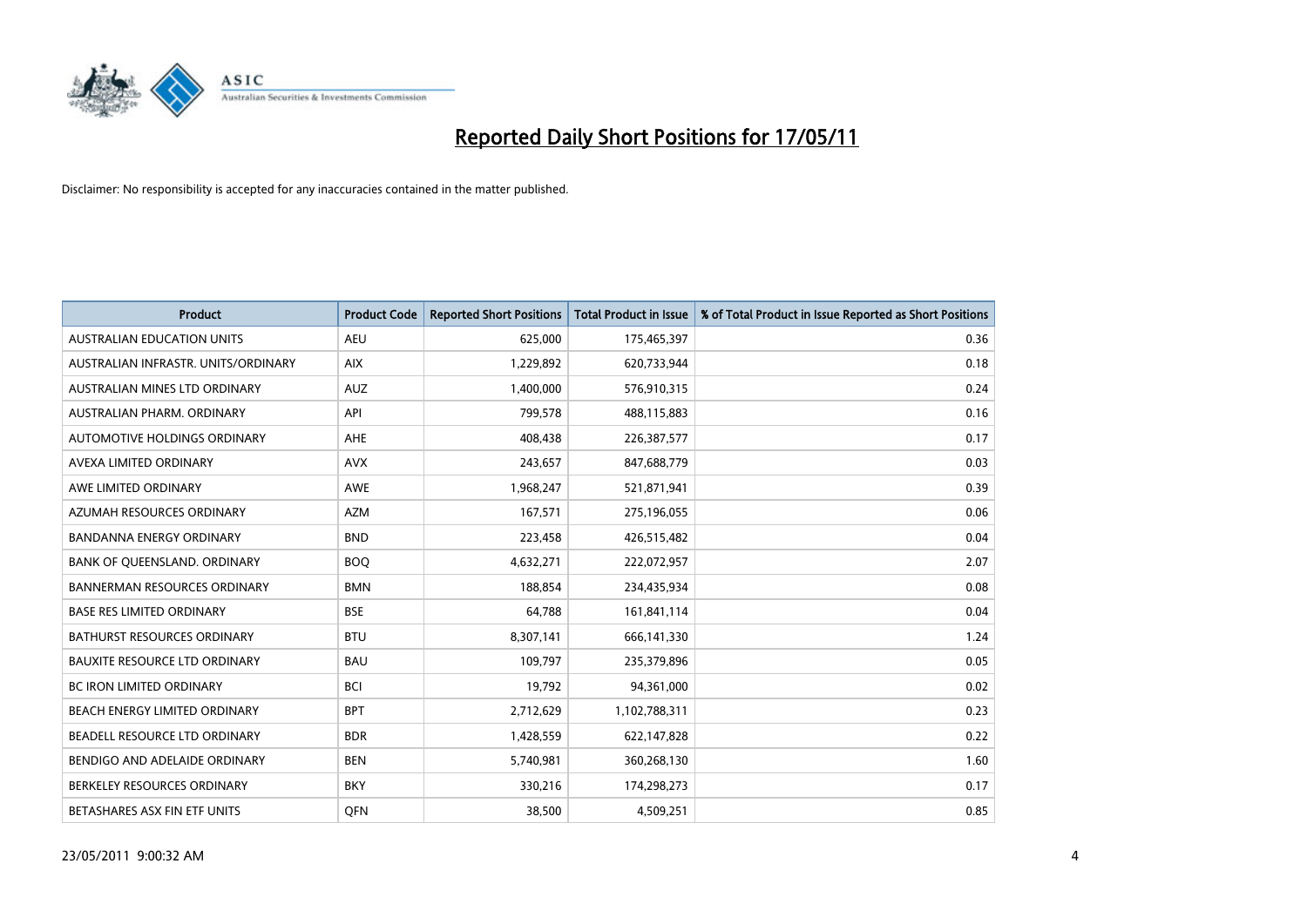

| <b>Product</b>                       | <b>Product Code</b> | <b>Reported Short Positions</b> | <b>Total Product in Issue</b> | % of Total Product in Issue Reported as Short Positions |
|--------------------------------------|---------------------|---------------------------------|-------------------------------|---------------------------------------------------------|
| BETASHARES ASX RES ETF UNITS         | <b>ORE</b>          | 198,220                         | 4,519,432                     | 4.39                                                    |
| <b>BHP BILLITON LIMITED ORDINARY</b> | <b>BHP</b>          | 41,375,252                      | 3,209,181,688                 | 1.22                                                    |
| <b>BILLABONG ORDINARY</b>            | <b>BBG</b>          | 16,748,945                      | 254,037,587                   | 6.55                                                    |
| <b>BIOTA HOLDINGS ORDINARY</b>       | <b>BTA</b>          | 2,250,209                       | 181,417,556                   | 1.23                                                    |
| <b>BISALLOY STEEL ORDINARY</b>       | <b>BIS</b>          | 84,480                          | 216,455,965                   | 0.04                                                    |
| BKI INVESTMENT LTD ORDINARY          | <b>BKI</b>          | 508                             | 422,863,407                   | 0.00                                                    |
| <b>BLACKTHORN RESOURCES ORDINARY</b> | <b>BTR</b>          | 35,848                          | 122,918,000                   | 0.03                                                    |
| <b>BLUESCOPE STEEL LTD ORDINARY</b>  | <b>BSL</b>          | 48,168,893                      | 1,842,207,385                 | 2.62                                                    |
| <b>BOART LONGYEAR ORDINARY</b>       | <b>BLY</b>          | 4,812,860                       | 461,163,412                   | 1.06                                                    |
| <b>BOOM LOGISTICS ORDINARY</b>       | <b>BOL</b>          | 372,923                         | 461,500,712                   | 0.08                                                    |
| BORAL LIMITED. ORDINARY              | <b>BLD</b>          | 29,577,345                      | 729,925,990                   | 4.03                                                    |
| BOTSWANA METALS LTD ORDINARY         | <b>BML</b>          | 7,000                           | 143,717,013                   | 0.00                                                    |
| <b>BOW ENERGY LIMITED ORDINARY</b>   | <b>BOW</b>          | 5,183,784                       | 349,417,229                   | 1.49                                                    |
| <b>BRADKEN LIMITED ORDINARY</b>      | <b>BKN</b>          | 1,365,978                       | 142,829,226                   | 0.94                                                    |
| <b>BRAMBLES LIMITED ORDINARY</b>     | <b>BXB</b>          | 14,835,409                      | 1,479,312,746                 | 0.96                                                    |
| BREVILLE GROUP LTD ORDINARY          | <b>BRG</b>          | 2,739                           | 129,995,322                   | 0.00                                                    |
| <b>BRICKWORKS LIMITED ORDINARY</b>   | <b>BKW</b>          | 15,747                          | 147,567,333                   | 0.01                                                    |
| <b>BROCKMAN RESOURCES ORDINARY</b>   | <b>BRM</b>          | 139,018                         | 144,803,151                   | 0.10                                                    |
| BT INVESTMENT MNGMNT ORDINARY        | <b>BTT</b>          | 554,785                         | 160,000,000                   | 0.35                                                    |
| <b>BURU ENERGY ORDINARY</b>          | <b>BRU</b>          | 7,050,835                       | 182,840,549                   | 3.86                                                    |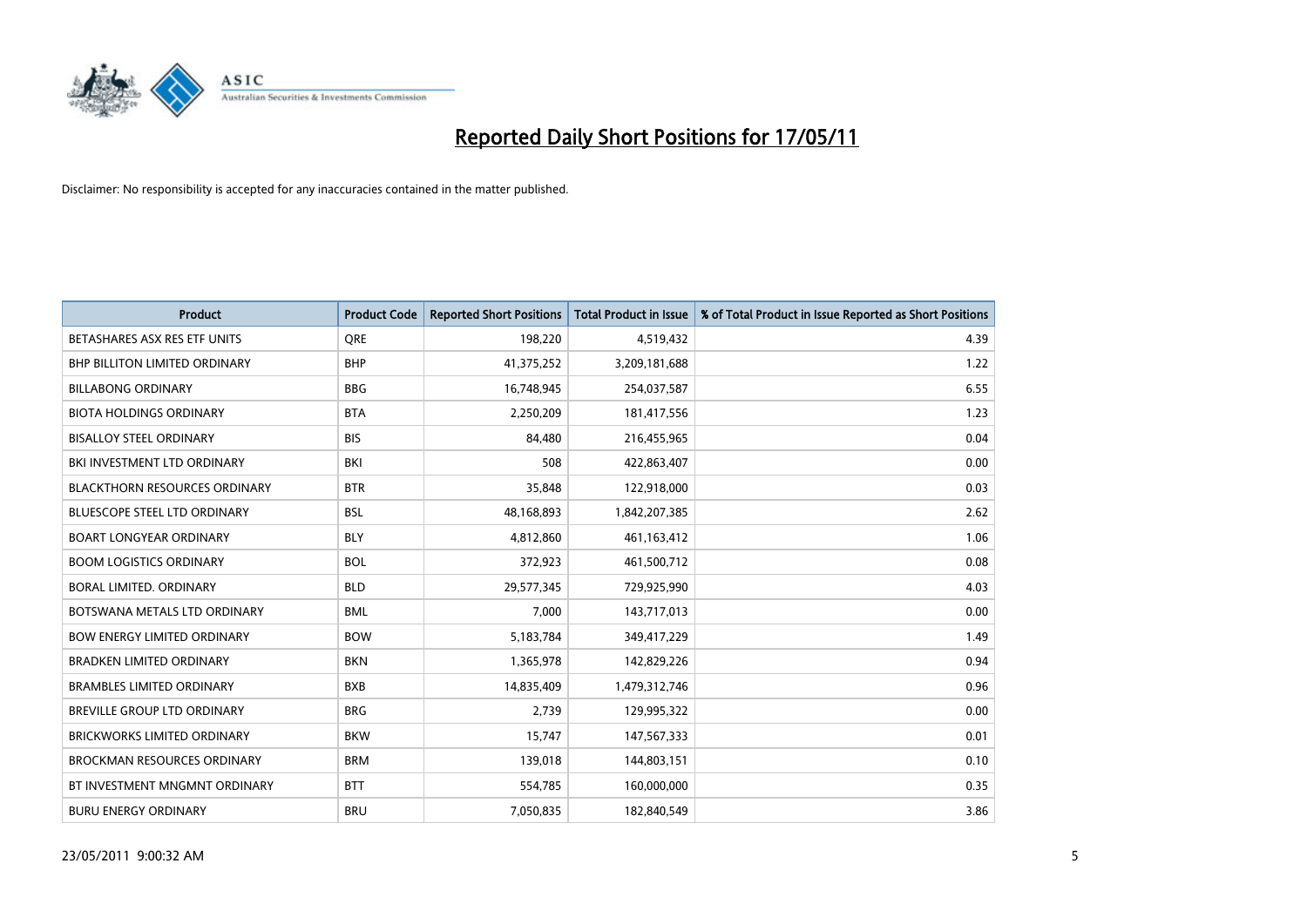

| <b>Product</b>                             | <b>Product Code</b> | <b>Reported Short Positions</b> | <b>Total Product in Issue</b> | % of Total Product in Issue Reported as Short Positions |
|--------------------------------------------|---------------------|---------------------------------|-------------------------------|---------------------------------------------------------|
| <b>BWP TRUST ORDINARY UNITS</b>            | <b>BWP</b>          | 904.741                         | 520,012,793                   | 0.17                                                    |
| CABCHARGE AUSTRALIA ORDINARY               | CAB                 | 843,405                         | 120,437,014                   | 0.71                                                    |
| <b>CALTEX AUSTRALIA ORDINARY</b>           | <b>CTX</b>          | 6,563,743                       | 270,000,000                   | 2.44                                                    |
| CAMPBELL BROTHERS ORDINARY                 | <b>CPB</b>          | 54,469                          | 67,503,411                    | 0.07                                                    |
| CAPE LAMBERT RES LTD ORDINARY              | <b>CFE</b>          | 1,244,389                       | 571,849,603                   | 0.22                                                    |
| <b>CARBON ENERGY ORDINARY</b>              | <b>CNX</b>          | 921,025                         | 698,517,858                   | 0.12                                                    |
| <b>CARDNO LIMITED ORDINARY</b>             | CDD                 | 698                             | 106,840,756                   | 0.00                                                    |
| CARNARVON PETROLEUM ORDINARY               | <b>CVN</b>          | 10,720,153                      | 687,820,634                   | 1.55                                                    |
| <b>CARNEGIE WAVE ENERGY ORDINARY</b>       | <b>CWE</b>          | 83.000                          | 859,087,627                   | 0.01                                                    |
| <b>CARPATHIAN RESOURCES ORDINARY</b>       | <b>CPN</b>          | 75,000                          | 265,533,501                   | 0.03                                                    |
| CARPENTARIA EXP. LTD ORDINARY              | CAP                 | 8,777                           | 98,741,301                    | 0.01                                                    |
| CARSALES.COM LTD ORDINARY                  | <b>CRZ</b>          | 3,618,701                       | 234,348,300                   | 1.55                                                    |
| CASH CONVERTERS ORD/DIV ACCESS             | CCV                 | 186,900                         | 379,761,025                   | 0.04                                                    |
| <b>CASPIAN OIL &amp; GAS ORDINARY</b>      | <b>CIG</b>          | 50,000                          | 1,331,500,513                 | 0.00                                                    |
| CATALPA RESOURCES ORDINARY                 | <b>CAH</b>          | 124,314                         | 178,014,015                   | 0.06                                                    |
| CEC GROUP LIMITED ORDINARY                 | <b>CEG</b>          | 1,750                           | 79,662,662                    | 0.00                                                    |
| <b>CELLNET GROUP ORDINARY</b>              | <b>CLT</b>          | 1,342                           | 61,596,082                    | 0.00                                                    |
| CENTRAL PETROLEUM ORDINARY                 | <b>CTP</b>          | 243,525                         | 982,298,842                   | 0.02                                                    |
| <b>CENTRO PROPERTIES UNITS/ORD STAPLED</b> | <b>CNP</b>          | 402,365                         | 972,414,514                   | 0.04                                                    |
| CENTRO RETAIL GROUP STAPLED SECURITIES     | <b>CER</b>          | 2.732.002                       | 2,286,399,424                 | 0.12                                                    |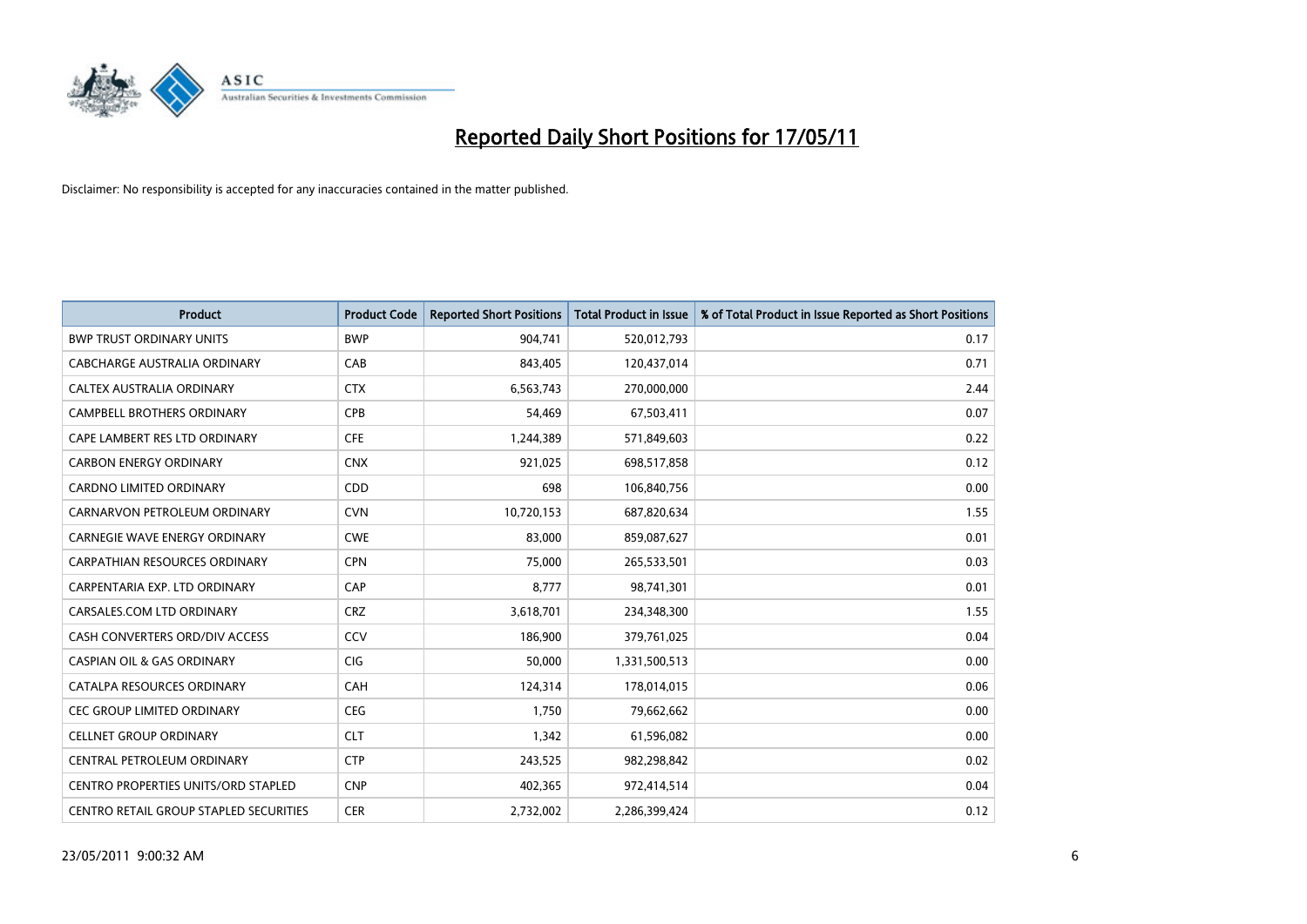

| <b>Product</b>                           | <b>Product Code</b> | <b>Reported Short Positions</b> | Total Product in Issue | % of Total Product in Issue Reported as Short Positions |
|------------------------------------------|---------------------|---------------------------------|------------------------|---------------------------------------------------------|
| <b>CERAMIC FUEL CELLS ORDINARY</b>       | <b>CFU</b>          | 1,253,303                       | 1,201,353,566          | 0.10                                                    |
| CFS RETAIL PROPERTY UNITS                | <b>CFX</b>          | 39,356,903                      | 2,839,591,911          | 1.37                                                    |
| <b>CGA MINING LIMITED ORDINARY</b>       | <b>CGX</b>          | 328.649                         | 333,265,726            | 0.10                                                    |
| CHALLENGER DIV.PRO. STAPLED UNITS        | <b>CDI</b>          | 65,100                          | 913,426,007            | 0.00                                                    |
| <b>CHALLENGER INFRAST, STAPLED UNITS</b> | <b>CIF</b>          | 8,176                           | 316,223,785            | 0.00                                                    |
| <b>CHALLENGER LIMITED ORDINARY</b>       | CGF                 | 5,111,195                       | 500,332,188            | 1.00                                                    |
| CHANDLER MACLEOD LTD ORDINARY            | <b>CMG</b>          | 11,970                          | 463,971,344            | 0.00                                                    |
| CHARTER HALL GROUP STAPLED US PROHIBIT.  | CHC                 | 1,167,151                       | 306,341,814            | 0.38                                                    |
| <b>CHARTER HALL OFFICE UNIT</b>          | COO                 | 1,912,114                       | 493,319,730            | 0.39                                                    |
| <b>CHARTER HALL RETAIL UNITS</b>         | <b>COR</b>          | 323,355                         | 305,200,723            | 0.09                                                    |
| CHEMGENEX PHARMACEUT ORDINARY            | <b>CXS</b>          | 5,147,206                       | 313,558,870            | 1.65                                                    |
| CITIGOLD CORP LTD ORDINARY               | <b>CTO</b>          | 2,059,217                       | 1,067,578,301          | 0.20                                                    |
| <b>CLEAN SEAS TUNA ORDINARY</b>          | <b>CSS</b>          | 43.894                          | 480,829,414            | 0.01                                                    |
| CLINUVEL PHARMACEUT, ORDINARY            | <b>CUV</b>          | 4,127                           | 30,381,706             | 0.01                                                    |
| <b>CLOUGH LIMITED ORDINARY</b>           | <b>CLO</b>          | 275,393                         | 769,801,269            | 0.03                                                    |
| <b>COAL &amp; ALLIED ORDINARY</b>        | <b>CNA</b>          | 689                             | 86,584,735             | 0.00                                                    |
| COAL OF AFRICA LTD ORDINARY              | <b>CZA</b>          | 261,387                         | 531,139,661            | 0.05                                                    |
| COALSPUR MINES LTD ORDINARY              | <b>CPL</b>          | 1,024,706                       | 527,593,428            | 0.18                                                    |
| COCA-COLA AMATIL ORDINARY                | <b>CCL</b>          | 10,874,186                      | 757,969,396            | 1.39                                                    |
| COCHLEAR LIMITED ORDINARY                | COH                 | 1,573,222                       | 56,745,023             | 2.78                                                    |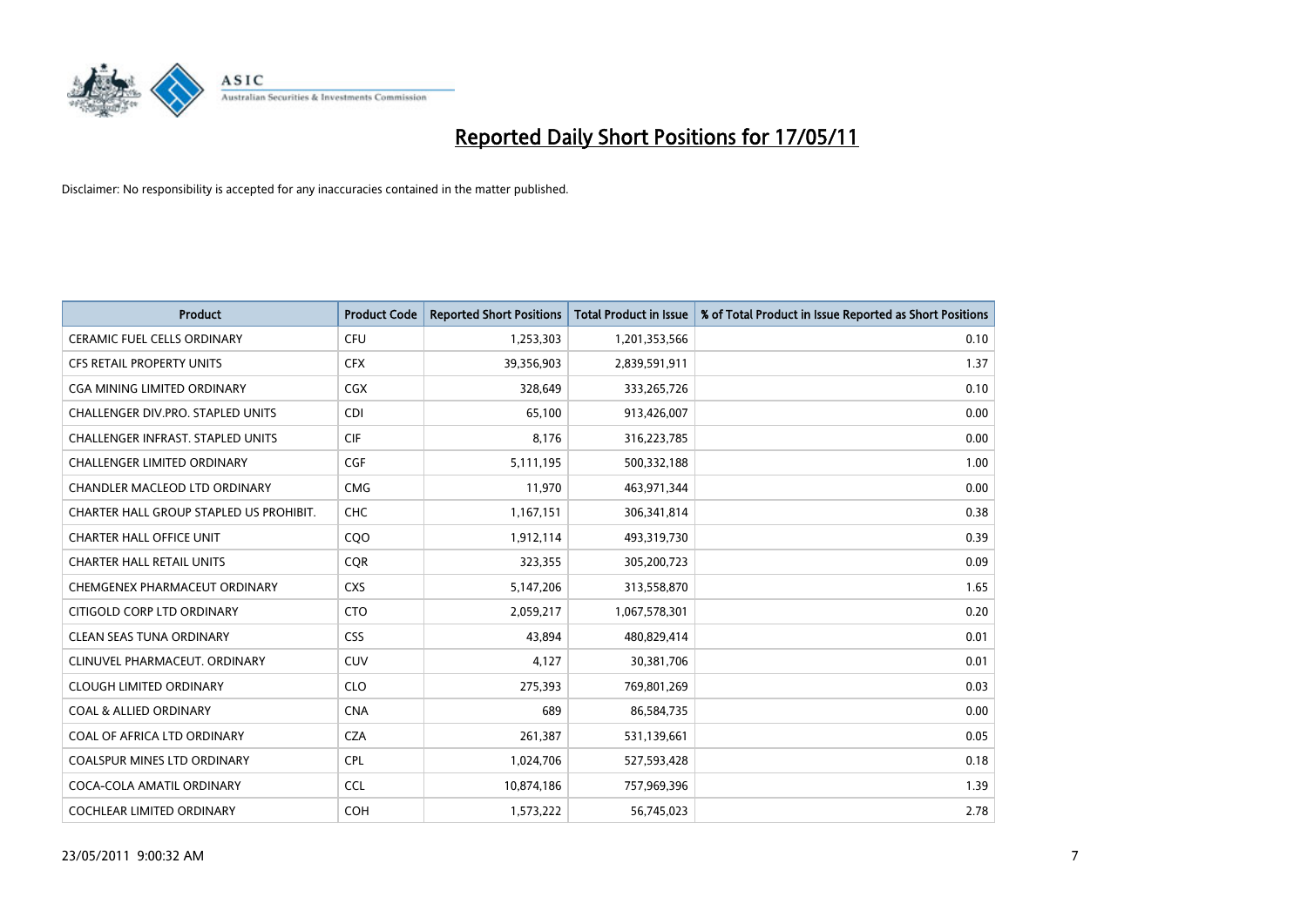

| <b>Product</b>                    | <b>Product Code</b> | <b>Reported Short Positions</b> | <b>Total Product in Issue</b> | % of Total Product in Issue Reported as Short Positions |
|-----------------------------------|---------------------|---------------------------------|-------------------------------|---------------------------------------------------------|
| <b>COCKATOO COAL ORDINARY</b>     | <b>COK</b>          | 11,888,745                      | 1,016,096,908                 | 1.17                                                    |
| <b>COKAL LTD ORDINARY</b>         | <b>CKA</b>          | 392,815                         | 128,283,735                   | 0.31                                                    |
| COMMONWEALTH BANK, ORDINARY       | <b>CBA</b>          | 13,817,592                      | 1,558,627,244                 | 0.86                                                    |
| COMMONWEALTH PROP ORDINARY UNITS  | <b>CPA</b>          | 49,614,413                      | 2,449,599,711                 | 2.04                                                    |
| <b>COMPASS RESOURCES ORDINARY</b> | <b>CMR</b>          | 160,952                         | 147,402,920                   | 0.11                                                    |
| COMPUTERSHARE LTD ORDINARY        | <b>CPU</b>          | 4,364,408                       | 555,664,059                   | 0.78                                                    |
| <b>CONNECTEAST GROUP STAPLED</b>  | <b>CEU</b>          | 16,851,531                      | 3,940,145,951                 | 0.42                                                    |
| CONQUEST MINING ORDINARY          | CQT                 | 531,013                         | 583,241,478                   | 0.08                                                    |
| CONSOLIDATED MEDIA, ORDINARY      | <b>CMI</b>          | 3,917,963                       | 561,834,996                   | 0.71                                                    |
| CONTANGO MICROCAP ORDINARY        | <b>CTN</b>          | 7,500                           | 146,423,793                   | 0.01                                                    |
| CONTINENTAL COAL LTD ORDINARY     | CCC                 | 732,593                         | 1,980,616,757                 | 0.04                                                    |
| <b>COOPER ENERGY LTD ORDINARY</b> | <b>COE</b>          | 107,994                         | 292,576,001                   | 0.04                                                    |
| <b>COPPER STRIKE LTD ORDINARY</b> | <b>CSE</b>          | 714                             | 129,455,571                   | 0.00                                                    |
| <b>CORDLIFE LIMITED ORDINARY</b>  | CBB                 |                                 | 145,360,920                   | 0.00                                                    |
| <b>COUNT FINANCIAL ORDINARY</b>   | COU                 | 691,875                         | 262,212,976                   | 0.27                                                    |
| CROMWELL PROP STAPLED SECURITIES  | <b>CMW</b>          | 85,622                          | 962,845,605                   | 0.01                                                    |
| <b>CROWN LIMITED ORDINARY</b>     | <b>CWN</b>          | 3,490,306                       | 754,131,800                   | 0.44                                                    |
| <b>CSG LIMITED ORDINARY</b>       | CSV                 | 968,817                         | 277,224,500                   | 0.34                                                    |
| <b>CSL LIMITED ORDINARY</b>       | <b>CSL</b>          | 8,169,840                       | 532,303,803                   | 1.51                                                    |
| <b>CSR LIMITED ORDINARY</b>       | <b>CSR</b>          | 19,186,854                      | 506,000,315                   | 3.76                                                    |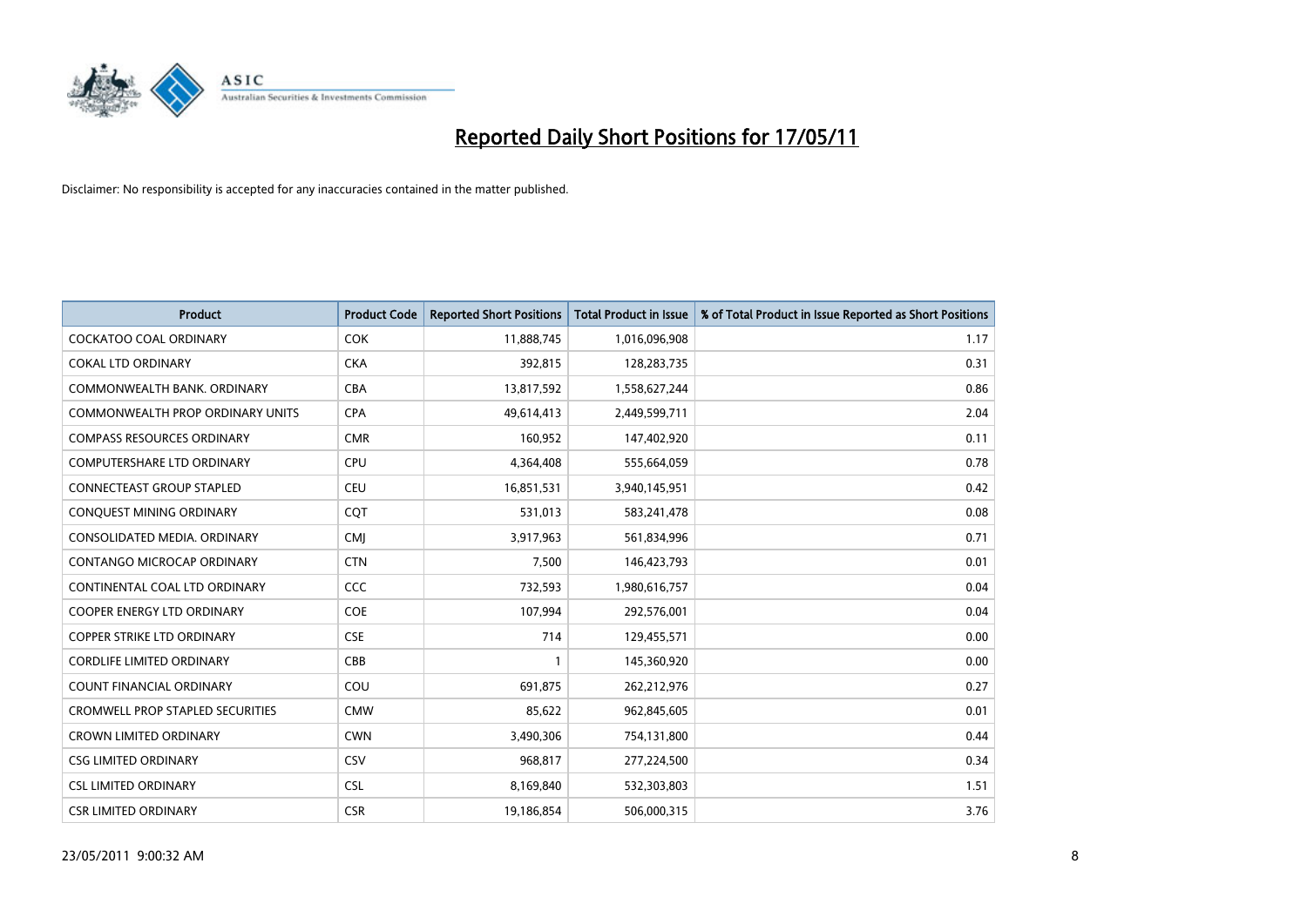

| <b>Product</b>                      | <b>Product Code</b> | <b>Reported Short Positions</b> | <b>Total Product in Issue</b> | % of Total Product in Issue Reported as Short Positions |
|-------------------------------------|---------------------|---------------------------------|-------------------------------|---------------------------------------------------------|
| <b>CUDECO LIMITED ORDINARY</b>      | CDU                 | 861,576                         | 145,512,643                   | 0.58                                                    |
| <b>CUE ENERGY RESOURCE ORDINARY</b> | <b>CUE</b>          | 84,070                          | 694,819,718                   | 0.01                                                    |
| <b>CUSTOMERS LIMITED ORDINARY</b>   | CUS                 | 76,932                          | 134,869,357                   | 0.05                                                    |
| DART ENERGY LTD ORDINARY            | <b>DTE</b>          | 2,437,803                       | 659,706,374                   | 0.37                                                    |
| DAVID JONES LIMITED ORDINARY        | <b>DIS</b>          | 27,981,122                      | 520,751,395                   | 5.35                                                    |
| DECMIL GROUP LIMITED ORDINARY       | <b>DCG</b>          | 17,397                          | 124,204,568                   | 0.01                                                    |
| DEEP YELLOW LIMITED ORDINARY        | <b>DYL</b>          | 17,775                          | 1,127,534,458                 | 0.00                                                    |
| DEVINE LIMITED ORDINARY             | <b>DVN</b>          | 1,000                           | 634,918,223                   | 0.00                                                    |
| DEXUS PROPERTY GROUP STAPLED UNITS  | <b>DXS</b>          | 18,115,828                      | 4,839,024,176                 | 0.39                                                    |
| DISCOVERY METALS LTD ORDINARY       | <b>DML</b>          | 2,829,362                       | 437,114,481                   | 0.64                                                    |
| DOMINO PIZZA ENTERPR ORDINARY       | <b>DMP</b>          | 245,003                         | 68,407,674                    | 0.36                                                    |
| DOWNER EDI LIMITED ORDINARY         | <b>DOW</b>          | 5,890,225                       | 429,100,296                   | 1.37                                                    |
| DRILLSEARCH ENERGY ORDINARY         | <b>DLS</b>          | 447,728                         | 207,308,417                   | 0.22                                                    |
| DUET GROUP STAPLED US PROHIBIT.     | <b>DUE</b>          | 2,250,934                       | 909,692,991                   | 0.23                                                    |
| DULUXGROUP LIMITED ORDINARY         | <b>DLX</b>          | 8,244,462                       | 367,456,259                   | 2.23                                                    |
| DWS ADVANCED ORDINARY               | <b>DWS</b>          | 2,337                           | 132,362,763                   | 0.00                                                    |
| EASTERN STAR GAS ORDINARY           | ESG                 | 7,507,160                       | 991,567,041                   | 0.74                                                    |
| EDT RETAIL TRUST UNITS              | <b>EDT</b>          | 907,729                         | 4,700,290,868                 | 0.02                                                    |
| ELDERS LIMITED HYBRIDS              | <b>ELDPA</b>        | 104,347                         | 1,500,000                     | 6.96                                                    |
| ELDERS LIMITED ORDINARY             | <b>ELD</b>          | 14,669,841                      | 448,598,480                   | 3.26                                                    |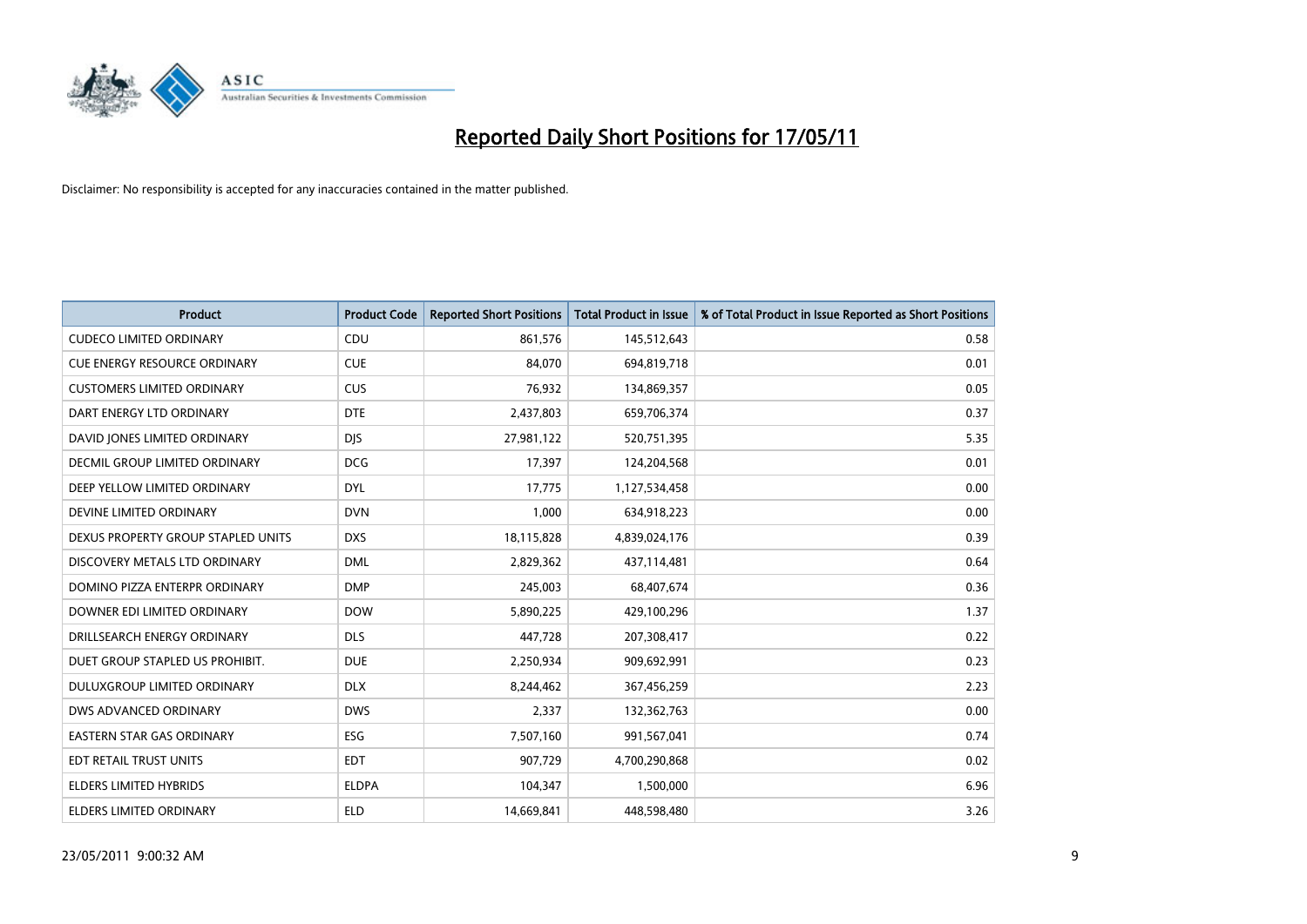

| <b>Product</b>                            | <b>Product Code</b> | <b>Reported Short Positions</b> | Total Product in Issue | % of Total Product in Issue Reported as Short Positions |
|-------------------------------------------|---------------------|---------------------------------|------------------------|---------------------------------------------------------|
| ELDORADO GOLD CORP CDI 1:1                | EAU                 | 186,577                         | 19,644,760             | 0.94                                                    |
| ELEMENTAL MINERALS ORDINARY               | <b>ELM</b>          | 169,451                         | 158,541,062            | 0.11                                                    |
| ELIXIR PETROLEUM LTD ORDINARY             | <b>EXR</b>          | 324,400                         | 188,988,472            | 0.17                                                    |
| <b>EMECO HOLDINGS ORDINARY</b>            | <b>EHL</b>          | 159,458                         | 631,237,586            | 0.02                                                    |
| <b>ENERGY RESOURCES ORDINARY 'A'</b>      | <b>ERA</b>          | 4,906,037                       | 190,737,934            | 2.58                                                    |
| <b>ENERGY WORLD CORPOR, ORDINARY</b>      | <b>EWC</b>          | 20,575,911                      | 1,561,166,672          | 1.29                                                    |
| <b>ENTEK ENERGY LTD ORDINARY</b>          | ETE                 | 489.903                         | 330,846,405            | 0.15                                                    |
| <b>ENTELLECT LIMITED ORDINARY</b>         | <b>ESN</b>          | 464,050                         | 87,239,240             | 0.53                                                    |
| ENVESTRA LIMITED ORDINARY                 | <b>ENV</b>          | 3,478,832                       | 1,468,560,201          | 0.24                                                    |
| EQUINOX MINERALS LTD CHESS DEPOSITARY INT | EON                 | 2,272,686                       | 879,495,876            | 0.25                                                    |
| EVEREST FINANCIAL ORDINARY                | <b>EFG</b>          | 4,300                           | 25,143,824             | 0.02                                                    |
| <b>EXTRACT RESOURCES ORDINARY</b>         | <b>EXT</b>          | 698,272                         | 251,191,285            | 0.27                                                    |
| FAIRFAX MEDIA LTD ORDINARY                | <b>FXI</b>          | 307,253,123                     | 2,351,955,725          | 13.06                                                   |
| <b>FAR LTD ORDINARY</b>                   | <b>FAR</b>          | 21,000,000                      | 1,245,351,164          | 1.69                                                    |
| FERRAUS LIMITED ORDINARY                  | <b>FRS</b>          | 370                             | 249,398,565            | 0.00                                                    |
| FISHER & PAYKEL APP. ORDINARY             | <b>FPA</b>          | 18,298                          | 724,235,162            | 0.00                                                    |
| FISHER & PAYKEL H. ORDINARY               | <b>FPH</b>          | 2,385,266                       | 520,473,867            | 0.46                                                    |
| FKP PROPERTY GROUP STAPLED SECURITIES     | <b>FKP</b>          | 20,304,252                      | 1,184,196,147          | 1.72                                                    |
| FLEETWOOD CORP ORDINARY                   | <b>FWD</b>          | 256,789                         | 57,847,937             | 0.46                                                    |
| <b>FLETCHER BUILDING ORDINARY</b>         | <b>FBU</b>          | 6,125,386                       | 678,573,570            | 0.89                                                    |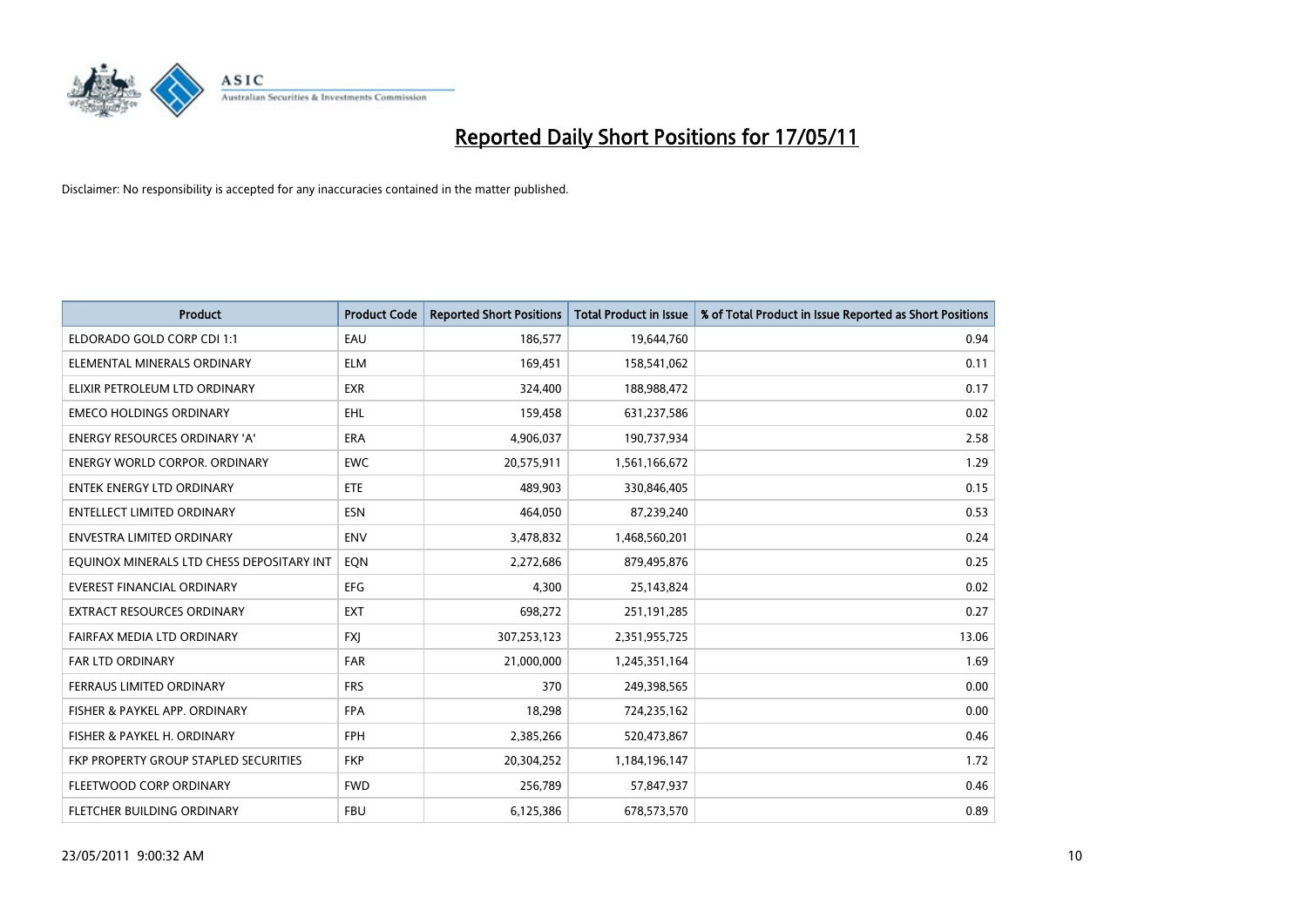

| <b>Product</b>                       | <b>Product Code</b> | <b>Reported Short Positions</b> | Total Product in Issue | % of Total Product in Issue Reported as Short Positions |
|--------------------------------------|---------------------|---------------------------------|------------------------|---------------------------------------------------------|
| <b>FLEXIGROUP LIMITED ORDINARY</b>   | <b>FXL</b>          | 125,520                         | 275,472,492            | 0.05                                                    |
| FLIGHT CENTRE ORDINARY               | <b>FLT</b>          | 3,466,084                       | 99,939,087             | 3.46                                                    |
| FLINDERS MINES LTD ORDINARY          | <b>FMS</b>          | 21,269,969                      | 1,820,634,571          | 1.15                                                    |
| FOCUS MINERALS LTD ORDINARY          | <b>FML</b>          | 648,626                         | 3,440,515,431          | 0.02                                                    |
| <b>FORGE GROUP LIMITED ORDINARY</b>  | <b>FGE</b>          | 33,095                          | 82,924,014             | 0.03                                                    |
| FORTE ENERGY NL ORDINARY             | <b>FTE</b>          | 2,658,986                       | 695,589,311            | 0.38                                                    |
| FORTESCUE METALS GRP ORDINARY        | <b>FMG</b>          | 25,595,796                      | 3,112,917,409          | 0.80                                                    |
| <b>FOSTER'S GROUP ORDINARY</b>       | FGL                 | 6,253,839                       | 1,940,894,542          | 0.31                                                    |
| FTD CORPORATION ORDINARY             | <b>FTD</b>          | 8,088                           | 36,474,593             | 0.02                                                    |
| <b>FUNTASTIC LIMITED ORDINARY</b>    | <b>FUN</b>          | 322,528                         | 340,997,682            | 0.09                                                    |
| <b>G.U.D. HOLDINGS ORDINARY</b>      | <b>GUD</b>          | 347,641                         | 69,089,611             | 0.49                                                    |
| <b>GALAXY RESOURCES ORDINARY</b>     | <b>GXY</b>          | 671,823                         | 245,236,053            | 0.27                                                    |
| GEODYNAMICS LIMITED ORDINARY         | GDY                 | 371,142                         | 336,892,832            | 0.11                                                    |
| <b>GINDALBIE METALS LTD ORDINARY</b> | GBG                 | 48,132,201                      | 935,615,590            | 5.15                                                    |
| <b>GLOBAL MINING ORDINARY</b>        | <b>GMI</b>          | 8.951                           | 191,820,968            | 0.00                                                    |
| <b>GLOUCESTER COAL ORDINARY</b>      | GCL                 | 322,510                         | 140,447,062            | 0.22                                                    |
| <b>GME RESOURCES LTD ORDINARY</b>    | <b>GME</b>          | 800                             | 302,352,750            | 0.00                                                    |
| <b>GOLD ANOMALY LIMITED ORDINARY</b> | GOA                 | 7,195,476                       | 1,216,804,836          | 0.59                                                    |
| <b>GOLD ONE INT LTD ORDINARY</b>     | GDO                 | 102,836                         | 807,664,732            | 0.01                                                    |
| <b>GOLD ROAD RES LTD ORDINARY</b>    | GOR                 | 137,542                         | 286,359,055            | 0.05                                                    |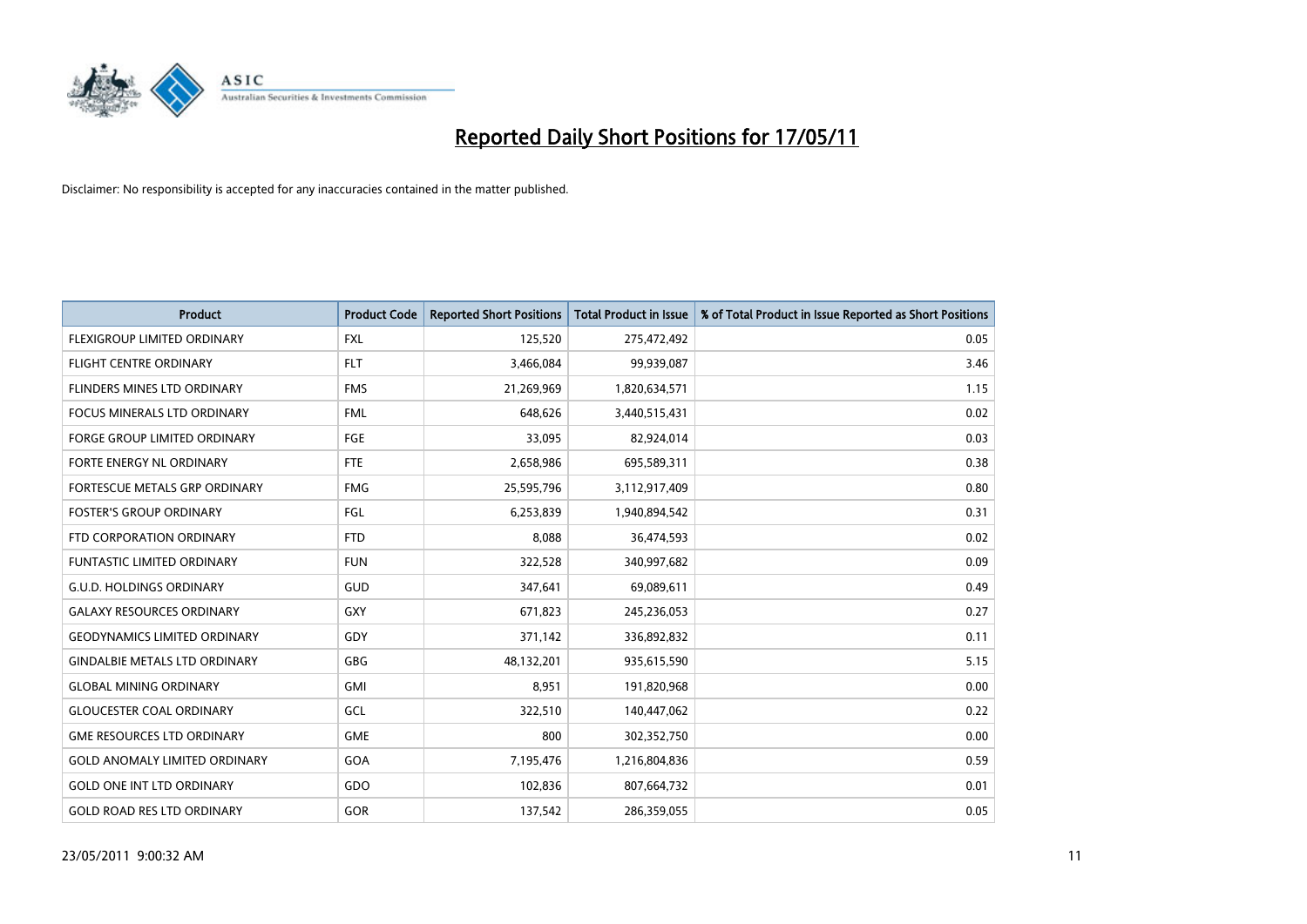

| <b>Product</b>                                   | <b>Product Code</b> | <b>Reported Short Positions</b> | <b>Total Product in Issue</b> | % of Total Product in Issue Reported as Short Positions |
|--------------------------------------------------|---------------------|---------------------------------|-------------------------------|---------------------------------------------------------|
| <b>GOLDEN WEST RESOURCE ORDINARY</b>             | <b>GWR</b>          | 1.651                           | 192,082,567                   | 0.00                                                    |
| <b>GOODMAN FIELDER, ORDINARY</b>                 | <b>GFF</b>          | 62,226,927                      | 1,380,386,438                 | 4.50                                                    |
| <b>GOODMAN GROUP STAPLED US PROHIBIT.</b>        | <b>GMG</b>          | 18,398,427                      | 6,893,222,796                 | 0.26                                                    |
| <b>GPT GROUP STAPLED SEC.</b>                    | <b>GPT</b>          | 15,337,060                      | 1,855,529,431                 | 0.81                                                    |
| <b>GRAINCORP LIMITED A CLASS ORDINARY</b>        | <b>GNC</b>          | 891,943                         | 198,318,900                   | 0.42                                                    |
| <b>GRANGE RESOURCES. ORDINARY</b>                | <b>GRR</b>          | 107,504                         | 1,153,181,487                 | 0.00                                                    |
| <b>GREENCAP LIMITED ORDINARY</b>                 | GCG                 |                                 | 262,515,385                   | 0.00                                                    |
| <b>GREENLAND MIN EN LTD ORDINARY</b>             | GGG                 | 1,771,947                       | 334,545,882                   | 0.53                                                    |
| <b>GRYPHON MINERALS LTD ORDINARY</b>             | GRY                 | 315,718                         | 299,822,058                   | 0.10                                                    |
| <b>GUILDFORD COAL LTD ORDINARY</b>               | <b>GUF</b>          | 16,500                          | 213,532,609                   | 0.01                                                    |
| <b>GUINNESS PEAT GROUP. CHESS DEPOSITARY INT</b> | GPG                 | 620,841                         | 300,865,269                   | 0.20                                                    |
| <b>GUNNS LIMITED ORDINARY</b>                    | <b>GNS</b>          | 42,085,998                      | 848,401,559                   | 4.96                                                    |
| <b>GWA GROUP LTD ORDINARY</b>                    | <b>GWA</b>          | 6,972,182                       | 301,525,014                   | 2.31                                                    |
| <b>HARVEY NORMAN ORDINARY</b>                    | <b>HVN</b>          | 35,730,226                      | 1,062,316,784                 | 3.37                                                    |
| HASTIE GROUP LIMITED ORDINARY                    | <b>HST</b>          | 1,339,754                       | 239,781,419                   | 0.55                                                    |
| HASTINGS DIVERSIFIED STAPLED SECURITY            | <b>HDF</b>          | 622,607                         | 529,187,294                   | 0.11                                                    |
| HEARTWARE INT INC CDI 35:1                       | <b>HIN</b>          | 272,008                         | 48,598,550                    | 0.56                                                    |
| <b>HENDERSON GROUP CDI 1:1</b>                   | HGG                 | 3,590,103                       | 584,919,716                   | 0.60                                                    |
| HFA HOLDINGS LIMITED ORDINARY                    | <b>HFA</b>          | 447,022                         | 117,332,831                   | 0.37                                                    |
| <b>HIGHLANDS PACIFIC ORDINARY</b>                | <b>HIG</b>          | 3,574,963                       | 686,082,148                   | 0.51                                                    |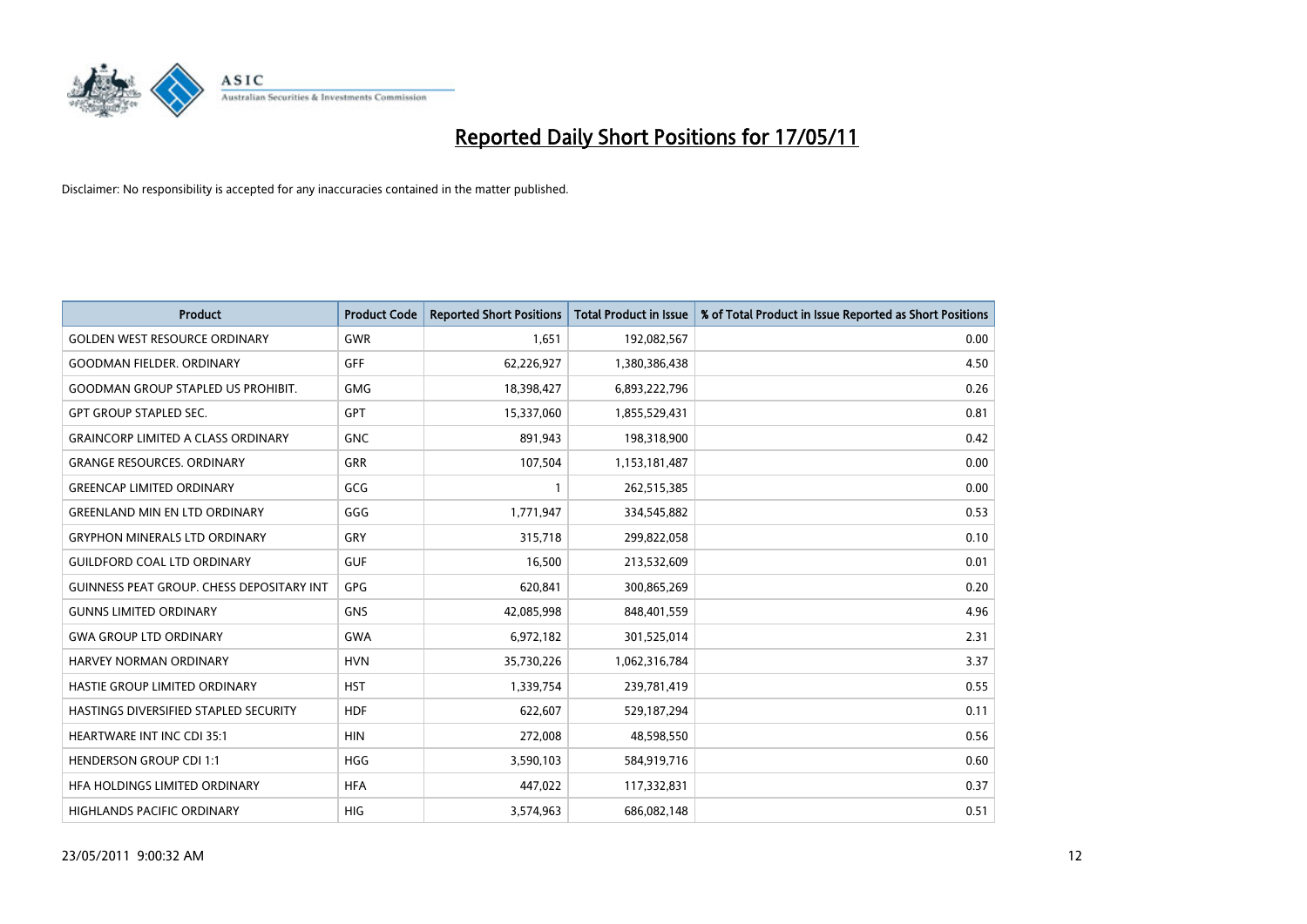

| <b>Product</b>                           | <b>Product Code</b> | <b>Reported Short Positions</b> | <b>Total Product in Issue</b> | % of Total Product in Issue Reported as Short Positions |
|------------------------------------------|---------------------|---------------------------------|-------------------------------|---------------------------------------------------------|
| <b>HILLS HOLDINGS LTD ORDINARY</b>       | <b>HIL</b>          | 2,603,143                       | 249,139,016                   | 1.05                                                    |
| HORIZON OIL LIMITED ORDINARY             | <b>HZN</b>          | 2,394,276                       | 1,130,811,515                 | 0.20                                                    |
| HUNNU COAL LIMITED ORDINARY              | <b>HUN</b>          | 25,137                          | 212,565,002                   | 0.01                                                    |
| ICON ENERGY LIMITED ORDINARY             | <b>ICN</b>          | 67,000                          | 469,301,394                   | 0.01                                                    |
| <b>IINET LIMITED ORDINARY</b>            | <b>IIN</b>          | 1,290,120                       | 152,160,119                   | 0.85                                                    |
| <b>ILUKA RESOURCES ORDINARY</b>          | <b>ILU</b>          | 1,134,443                       | 418,700,517                   | 0.24                                                    |
| <b>IMDEX LIMITED ORDINARY</b>            | <b>IMD</b>          | 66.796                          | 199,414,165                   | 0.02                                                    |
| IMF (AUSTRALIA) LTD ORDINARY             | <b>IMF</b>          | 329,821                         | 123,828,193                   | 0.26                                                    |
| IMX RESOURCES LTD ORDINARY               | <b>IXR</b>          | 23,713                          | 262,612,803                   | 0.01                                                    |
| <b>INCITEC PIVOT ORDINARY</b>            | IPL                 | 554,367                         | 1,628,730,107                 | 0.02                                                    |
| <b>INDAGO RESOURCES LTD ORDINARY</b>     | <b>IDG</b>          | 8,179                           | 6,209,865                     | 0.13                                                    |
| <b>INDEPENDENCE GROUP ORDINARY</b>       | <b>IGO</b>          | 462,431                         | 199,497,042                   | 0.23                                                    |
| INDOPHIL RESOURCES ORDINARY              | <b>IRN</b>          | 526,000                         | 471,445,763                   | 0.11                                                    |
| <b>INDUSTREA LIMITED ORDINARY</b>        | IDL                 | 1,585,256                       | 364,524,797                   | 0.43                                                    |
| <b>INFIGEN ENERGY STAPLED SECURITIES</b> | <b>IFN</b>          | 5,991,834                       | 762,265,972                   | 0.78                                                    |
| ING RE COM GROUP STAPLED SECURITIES      | <b>ILF</b>          | 9,075                           | 441,029,194                   | 0.00                                                    |
| <b>INSURANCE AUSTRALIA ORDINARY</b>      | <b>IAG</b>          | 9,754,021                       | 2,079,034,021                 | 0.44                                                    |
| INT GOLDFIELDS LTD ORDINARY              | <b>IGS</b>          | 12,197,682                      | 500,440,386                   | 2.44                                                    |
| <b>INTEGRA MINING LTD, ORDINARY</b>      | <b>IGR</b>          | 5,067,349                       | 841,525,727                   | 0.59                                                    |
| <b>INTREPID MINES ORDINARY</b>           | <b>IAU</b>          | 2,413,398                       | 520,626,235                   | 0.45                                                    |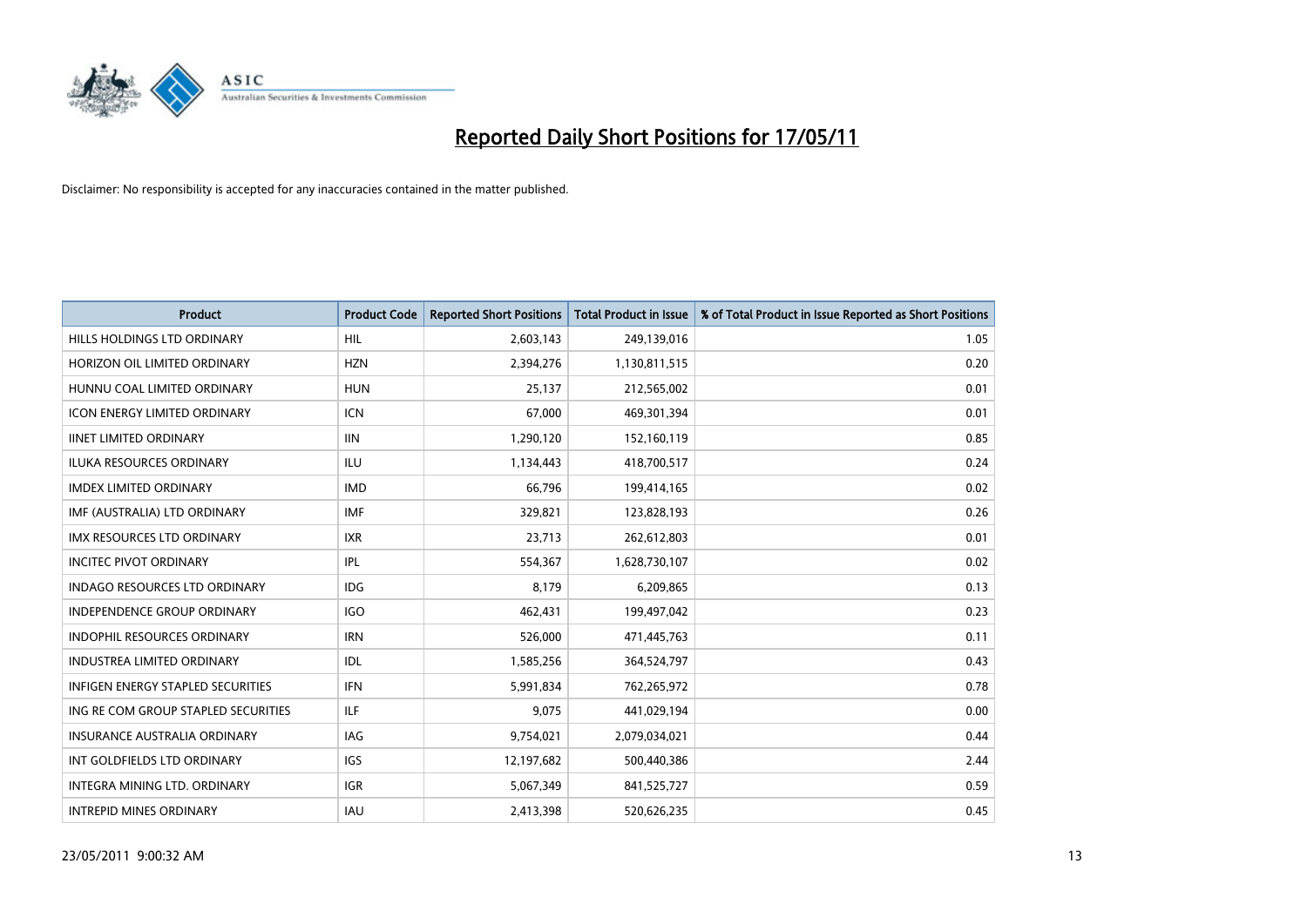

| <b>Product</b>                                  | <b>Product Code</b> | <b>Reported Short Positions</b> | Total Product in Issue | % of Total Product in Issue Reported as Short Positions |
|-------------------------------------------------|---------------------|---------------------------------|------------------------|---------------------------------------------------------|
| <b>INVESTA OFFICE FUND STAPLED SECURITIES</b>   | <b>IOF</b>          | 8,386,632                       | 2,729,071,212          | 0.29                                                    |
| <b>INVOCARE LIMITED ORDINARY</b>                | <b>IVC</b>          | 837.629                         | 102,421,288            | 0.81                                                    |
| <b>ION LIMITED ORDINARY</b>                     | <b>ION</b>          | 164,453                         | 256,365,105            | 0.06                                                    |
| <b>IOOF HOLDINGS LTD ORDINARY</b>               | <b>IFL</b>          | 989,261                         | 229,794,395            | 0.42                                                    |
| <b>IRESS MARKET TECH. ORDINARY</b>              | <b>IRE</b>          | 2,193,101                       | 126,018,142            | 1.73                                                    |
| <b>IRON ORE HOLDINGS ORDINARY</b>               | <b>IOH</b>          | 13,551                          | 139,079,674            | 0.01                                                    |
| ISHARES MSCI AUS 200 ISHARES MSCI AUS 200       | <b>IOZ</b>          | 1.780                           | 1,950,015              | 0.09                                                    |
| <b>ISHARES MSCI EAFE CDI 1:1</b>                | <b>IVE</b>          | 732,718                         | 590,400,000            | 0.12                                                    |
| <b>ISHARES S&amp;P 500 CDI 1:1</b>              | <b>IVV</b>          | 326,709                         | 116,350,000            | 0.28                                                    |
| ISHARES S&P HIGH DIV ISHARES S&P HIGH DIV       | <b>IHD</b>          | 119,882                         | 1,900,055              | 6.31                                                    |
| ISHARES S&P/ASX 20 ISHARES S&P/ASX20            | <b>ILC</b>          | 12,610                          | 2,175,008              | 0.58                                                    |
| ISHARES SMALL ORDS ISHARES SMALL ORDS           | <b>ISO</b>          | 151,036                         | 5,700,000              | 2.65                                                    |
| <b>ISOFT GROUP LIMITED ORDINARY</b>             | <b>ISF</b>          | 4,743,851                       | 1,070,595,874          | 0.45                                                    |
| <b>IVANHOE AUSTRALIA ORDINARY</b>               | <b>IVA</b>          | 360.131                         | 418,709,553            | 0.08                                                    |
| <b>JABIRU METALS LTD ORDINARY</b>               | JML                 | 37,741                          | 558,654,366            | 0.00                                                    |
| <b>JAMES HARDIE INDUST CHESS DEPOSITARY INT</b> | <b>IHX</b>          | 20,104,205                      | 436,386,587            | 4.60                                                    |
| <b>JAMESON RESOURCES ORDINARY</b>               | <b>JAL</b>          | 1,600,000                       | 95,828,865             | 1.67                                                    |
| <b>JB HI-FI LIMITED ORDINARY</b>                | <b>IBH</b>          | 10,065,984                      | 109,364,105            | 9.17                                                    |
| <b>IUPITER MINES ORDINARY</b>                   | <b>IMS</b>          | 13,084                          | 1,560,335,037          | 0.00                                                    |
| <b>KAGARA LTD ORDINARY</b>                      | KZL                 | 8,316,420                       | 708,583,835            | 1.17                                                    |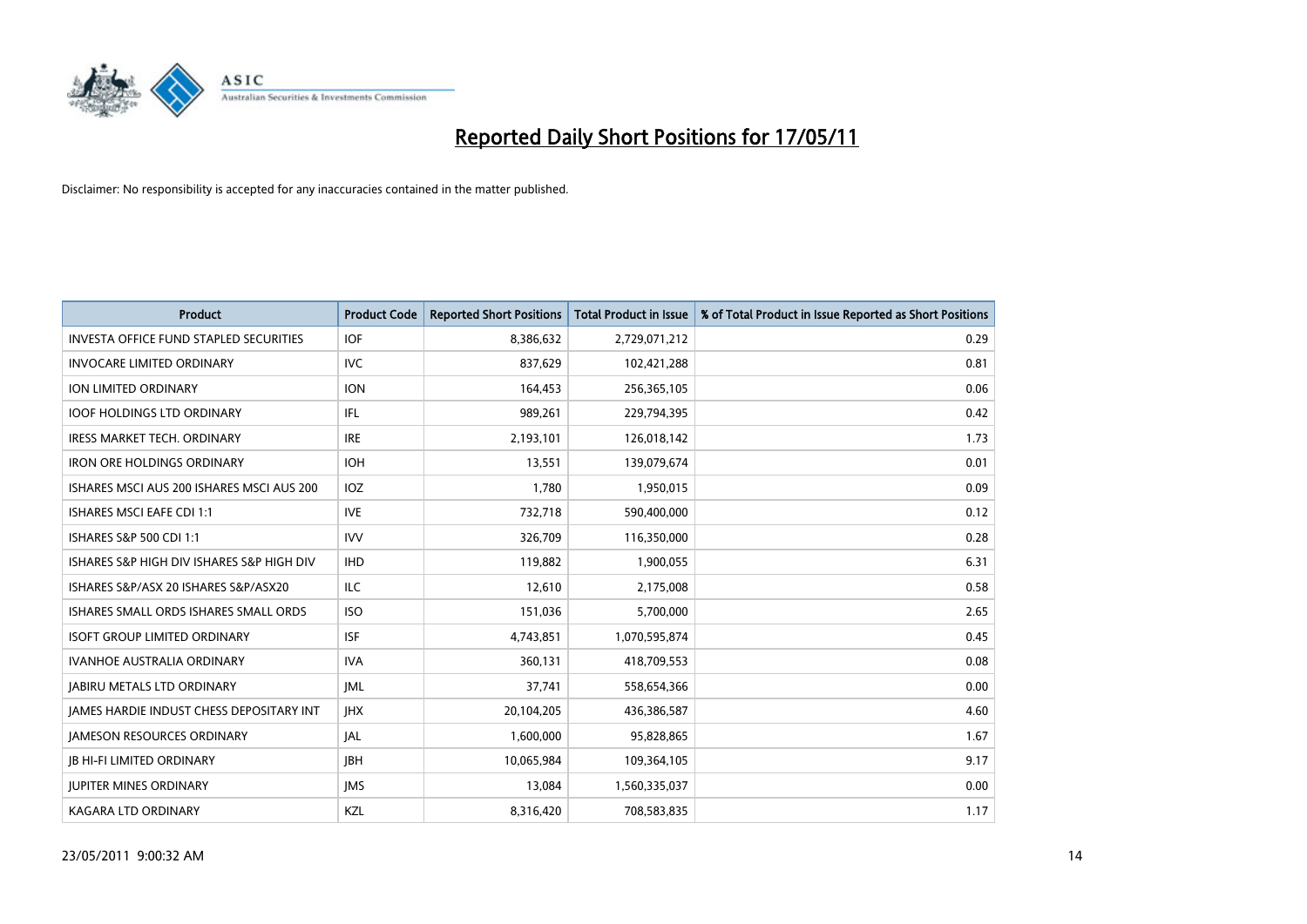

| <b>Product</b>                        | <b>Product Code</b> | <b>Reported Short Positions</b> | <b>Total Product in Issue</b> | % of Total Product in Issue Reported as Short Positions |
|---------------------------------------|---------------------|---------------------------------|-------------------------------|---------------------------------------------------------|
| KANGAROO RES LTD ORDINARY             | <b>KRL</b>          | 600,000                         | 1,129,430,012                 | 0.05                                                    |
| KAROON GAS AUSTRALIA ORDINARY         | <b>KAR</b>          | 1,012,889                       | 221,420,769                   | 0.46                                                    |
| KASBAH RESOURCES ORDINARY             | <b>KAS</b>          | 110,602                         | 364,262,596                   | 0.03                                                    |
| KATHMANDU HOLD LTD ORDINARY           | <b>KMD</b>          | 912,520                         | 200,000,000                   | 0.44                                                    |
| <b>KEYBRIDGE CAPITAL ORDINARY</b>     | <b>KBC</b>          | 5,999                           | 172,070,564                   | 0.00                                                    |
| KIMBERLEY METALS LTD ORDINARY         | <b>KBL</b>          | 1,821                           | 161,976,319                   | 0.00                                                    |
| KINGSGATE CONSOLID, ORDINARY          | <b>KCN</b>          | 2,295,942                       | 135,221,250                   | 1.68                                                    |
| KINGSROSE MINING LTD ORDINARY         | <b>KRM</b>          | 538,925                         | 263,130,366                   | 0.20                                                    |
| LEIGHTON HOLDINGS ORDINARY            | LEI                 | 7,525,151                       | 325,663,190                   | 2.28                                                    |
| LEND LEASE GROUP UNIT/ORD STAPLED     | LLC                 | 3,214,147                       | 570,915,669                   | 0.55                                                    |
| LINC ENERGY LTD ORDINARY              | <b>LNC</b>          | 6,218,119                       | 503,418,900                   | 1.23                                                    |
| LIQUEFIED NATURAL ORDINARY            | LNG                 | 267,190                         | 214,099,015                   | 0.12                                                    |
| LYNAS CORPORATION ORDINARY            | <b>LYC</b>          | 23,036,192                      | 1,690,819,142                 | 1.38                                                    |
| MACARTHUR COAL ORDINARY               | <b>MCC</b>          | 4,113,741                       | 302,092,343                   | 1.35                                                    |
| <b>MACMAHON HOLDINGS ORDINARY</b>     | <b>MAH</b>          | 10,366,535                      | 733,711,705                   | 1.41                                                    |
| MACQ ATLAS ROADS GRP ORDINARY STAPLED | <b>MOA</b>          | 5,514,772                       | 452,345,907                   | 1.22                                                    |
| MACQUARIE GROUP LTD ORDINARY          | MQG                 | 2,981,033                       | 346,820,784                   | 0.86                                                    |
| MAGMA METALS LTD. ORDINARY            | <b>MMW</b>          | 6,108                           | 223,351,923                   | 0.00                                                    |
| <b>MANTRA RESOURCES ORDINARY</b>      | <b>MRU</b>          | 48,820                          | 135,326,194                   | 0.03                                                    |
| MAP GROUP STAPLED US PROHIBIT.        | <b>MAP</b>          | 3,815,698                       | 1,861,210,782                 | 0.20                                                    |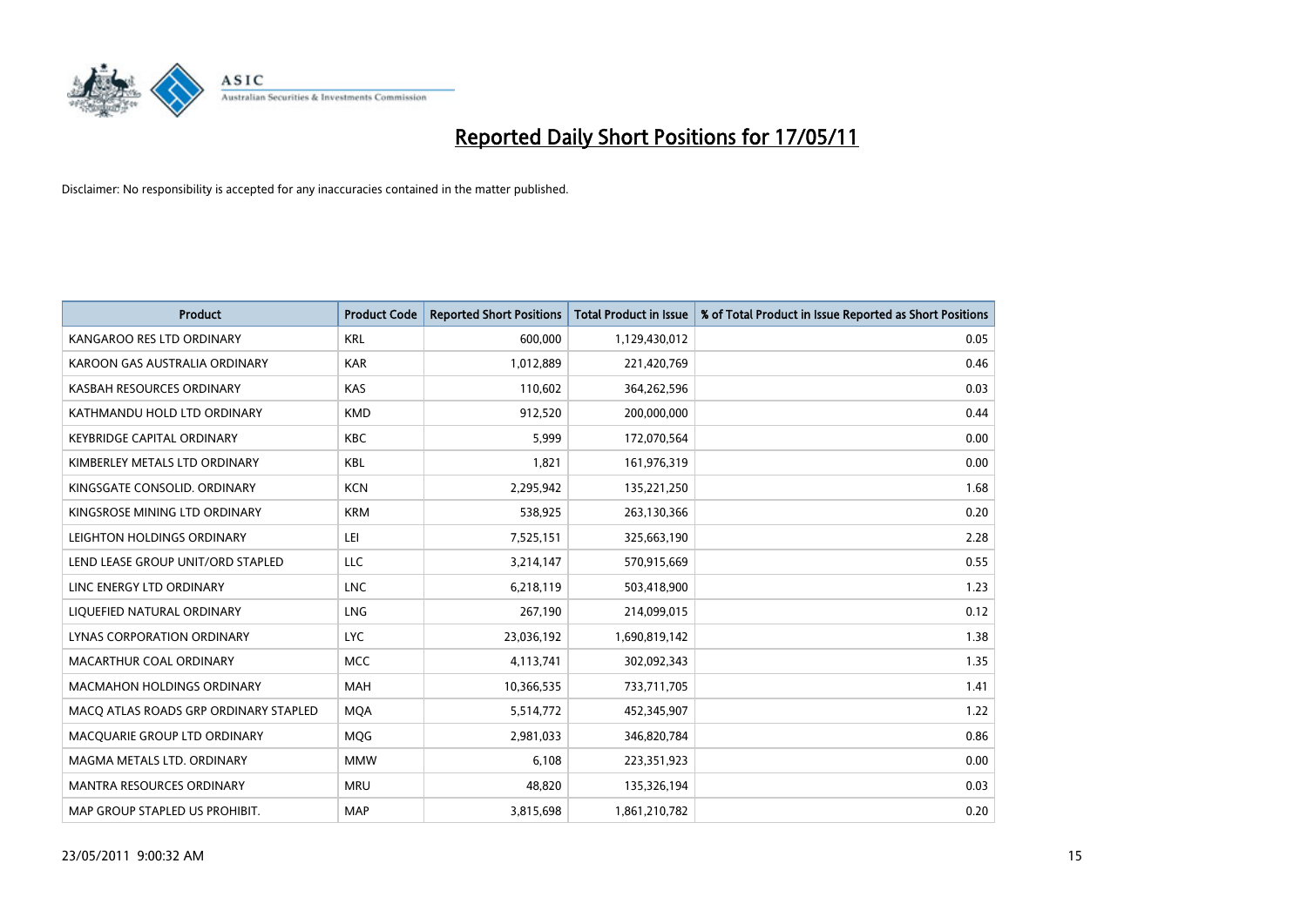

| <b>Product</b>                  | <b>Product Code</b> | <b>Reported Short Positions</b> | Total Product in Issue | % of Total Product in Issue Reported as Short Positions |
|---------------------------------|---------------------|---------------------------------|------------------------|---------------------------------------------------------|
| <b>MARENGO MINING ORDINARY</b>  | <b>MGO</b>          | 74,016                          | 995,068,613            | 0.01                                                    |
| MARYBOROUGH SUGAR ORDINARY      | <b>MSF</b>          | 23,592                          | 69,165,378             | 0.03                                                    |
| MATRIX C & E LTD ORDINARY       | <b>MCE</b>          | 176,379                         | 77,081,507             | 0.22                                                    |
| MCMILLAN SHAKESPEARE ORDINARY   | <b>MMS</b>          | 52,481                          | 68,067,560             | 0.07                                                    |
| <b>MCPHERSON'S LTD ORDINARY</b> | <b>MCP</b>          | 216,965                         | 72,401,758             | 0.30                                                    |
| MEDUSA MINING LTD ORDINARY      | <b>MML</b>          | 2,303,562                       | 188,233,911            | 1.21                                                    |
| MELBOURNE IT LIMITED ORDINARY   | <b>MLB</b>          | 194,512                         | 80,662,621             | 0.25                                                    |
| MEO AUSTRALIA LTD ORDINARY      | <b>MEO</b>          | 5,733,678                       | 539,913,260            | 1.05                                                    |
| <b>MERMAID MARINE ORDINARY</b>  | <b>MRM</b>          | 1,057,060                       | 215,166,086            | 0.49                                                    |
| MESOBLAST LIMITED ORDINARY      | <b>MSB</b>          | 1,906,421                       | 279,733,562            | 0.68                                                    |
| METALS X LIMITED ORDINARY       | <b>MLX</b>          | 326,940                         | 1,365,661,782          | 0.03                                                    |
| METCASH LIMITED ORDINARY        | <b>MTS</b>          | 18,268,782                      | 768,853,644            | 2.36                                                    |
| METGASCO LIMITED ORDINARY       | <b>MEL</b>          | 235,435                         | 252,710,972            | 0.09                                                    |
| METMINCO LIMITED ORDINARY       | <b>MNC</b>          | 5,214,612                       | 1,397,720,365          | 0.36                                                    |
| MHM METALS LIMITED ORDINARY     | <b>MHM</b>          | 39,691                          | 101,415,410            | 0.04                                                    |
| MICLYN EXP OFFSHR ORDINARY      | <b>MIO</b>          | 494,458                         | 274,618,684            | 0.17                                                    |
| MINARA RESOURCES ORDINARY       | <b>MRE</b>          | 8,964,397                       | 1,169,424,487          | 0.76                                                    |
| MINCOR RESOURCES NL ORDINARY    | <b>MCR</b>          | 1,437,979                       | 200,608,804            | 0.71                                                    |
| MINEMAKERS LIMITED ORDINARY     | <b>MAK</b>          | 71,627                          | 227,003,950            | 0.03                                                    |
| MINERAL DEPOSITS ORDINARY       | <b>MDL</b>          | 287,359                         | 60,768,582             | 0.45                                                    |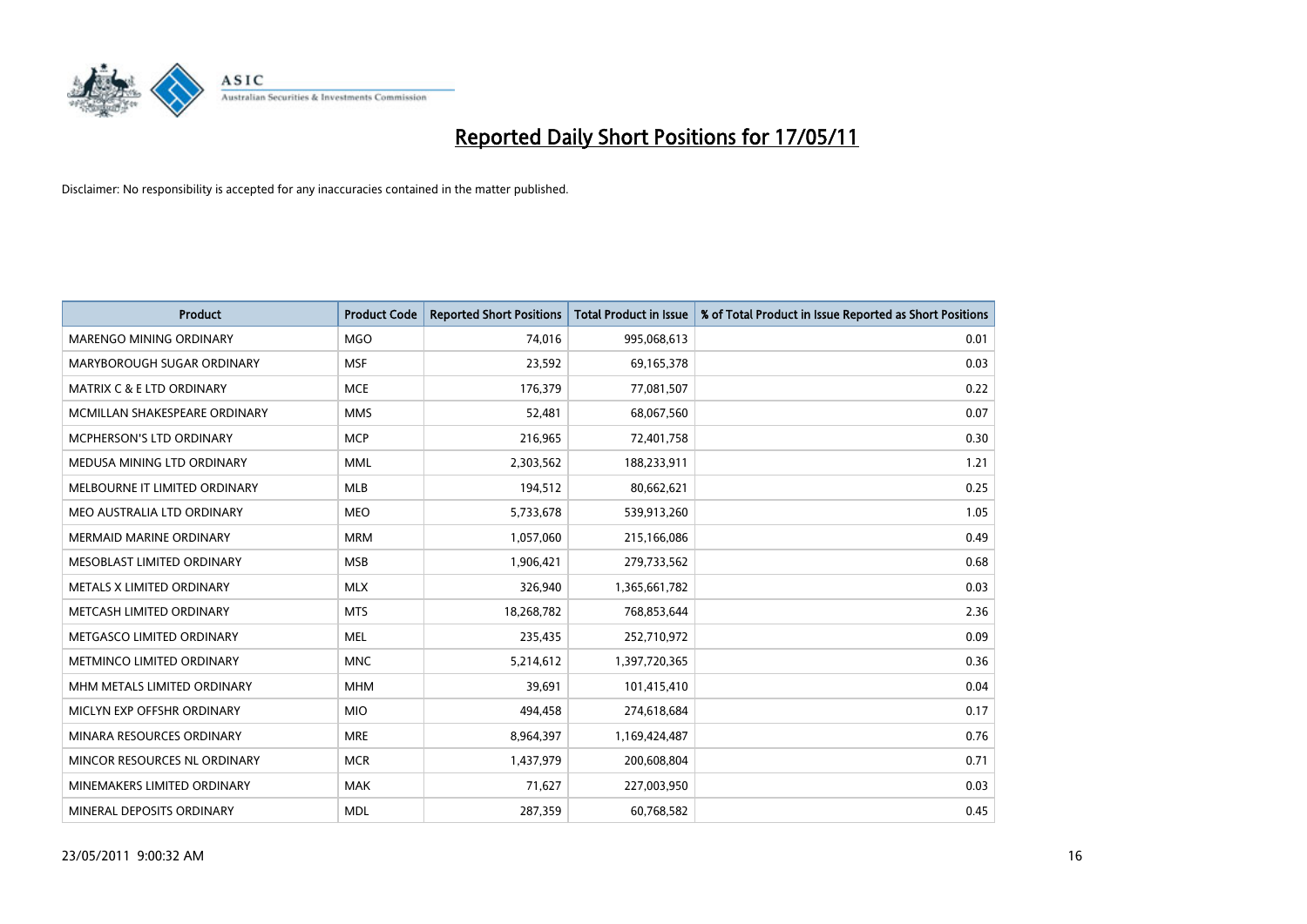

| <b>Product</b>                     | <b>Product Code</b> | <b>Reported Short Positions</b> | <b>Total Product in Issue</b> | % of Total Product in Issue Reported as Short Positions |
|------------------------------------|---------------------|---------------------------------|-------------------------------|---------------------------------------------------------|
| MINERAL RESOURCES, ORDINARY        | <b>MIN</b>          | 648,035                         | 169,123,017                   | 0.39                                                    |
| MIRABELA NICKEL LTD ORDINARY       | <b>MBN</b>          | 12,606,892                      | 491,561,237                   | 2.55                                                    |
| MIRVAC GROUP STAPLED SECURITIES    | <b>MGR</b>          | 19,593,649                      | 3,416,924,188                 | 0.56                                                    |
| MOLOPO ENERGY LTD ORDINARY         | <b>MPO</b>          | 1,652,077                       | 250,972,584                   | 0.65                                                    |
| MOLY MINES LIMITED ORDINARY        | <b>MOL</b>          | 583                             | 365,893,989                   | 0.00                                                    |
| <b>MONADELPHOUS GROUP ORDINARY</b> | <b>MND</b>          | 615,960                         | 87,576,827                    | 0.72                                                    |
| <b>MOUNT GIBSON IRON ORDINARY</b>  | <b>MGX</b>          | 6,157,068                       | 1,082,570,693                 | 0.54                                                    |
| <b>MULTIPLEX SITES SITES</b>       | <b>MXUPA</b>        | 36                              | 4,500,000                     | 0.00                                                    |
| MURCHISON METALS LTD ORDINARY      | <b>MMX</b>          | 14,144,164                      | 435,884,268                   | 3.24                                                    |
| MYER HOLDINGS LTD ORDINARY         | <b>MYR</b>          | 11,415,297                      | 582,947,884                   | 1.95                                                    |
| MYSTATE LIMITED ORDINARY           | <b>MYS</b>          | 1,400                           | 67,439,158                    | 0.00                                                    |
| NATIONAL AUST, BANK ORDINARY       | <b>NAB</b>          | 15,421,863                      | 2,169,658,383                 | 0.69                                                    |
| NATURAL FUEL LIMITED ORDINARY      | <b>NFL</b>          |                                 | 721,912                       | 0.00                                                    |
| NAVIGATOR RESOURCES ORDINARY       | <b>NAV</b>          | 345,673                         | 465,783,127                   | 0.07                                                    |
| NAVITAS LIMITED ORDINARY           | <b>NVT</b>          | 2,024,092                       | 369,358,564                   | 0.54                                                    |
| NEPTUNE MARINE ORDINARY            | <b>NMS</b>          | 700,073                         | 1,747,612,299                 | 0.04                                                    |
| NEW HOPE CORPORATION ORDINARY      | <b>NHC</b>          | 578,477                         | 830,230,549                   | 0.07                                                    |
| NEWCREST MINING ORDINARY           | <b>NCM</b>          | 2,820,147                       | 765,407,334                   | 0.34                                                    |
| NEWS CORP A NON-VOTING CDI         | <b>NWSLV</b>        | 1,256,608                       | 1,829,772,574                 | 0.07                                                    |
| NEWS CORP B VOTING CDI             | <b>NWS</b>          | 2,692,114                       | 798,520,953                   | 0.33                                                    |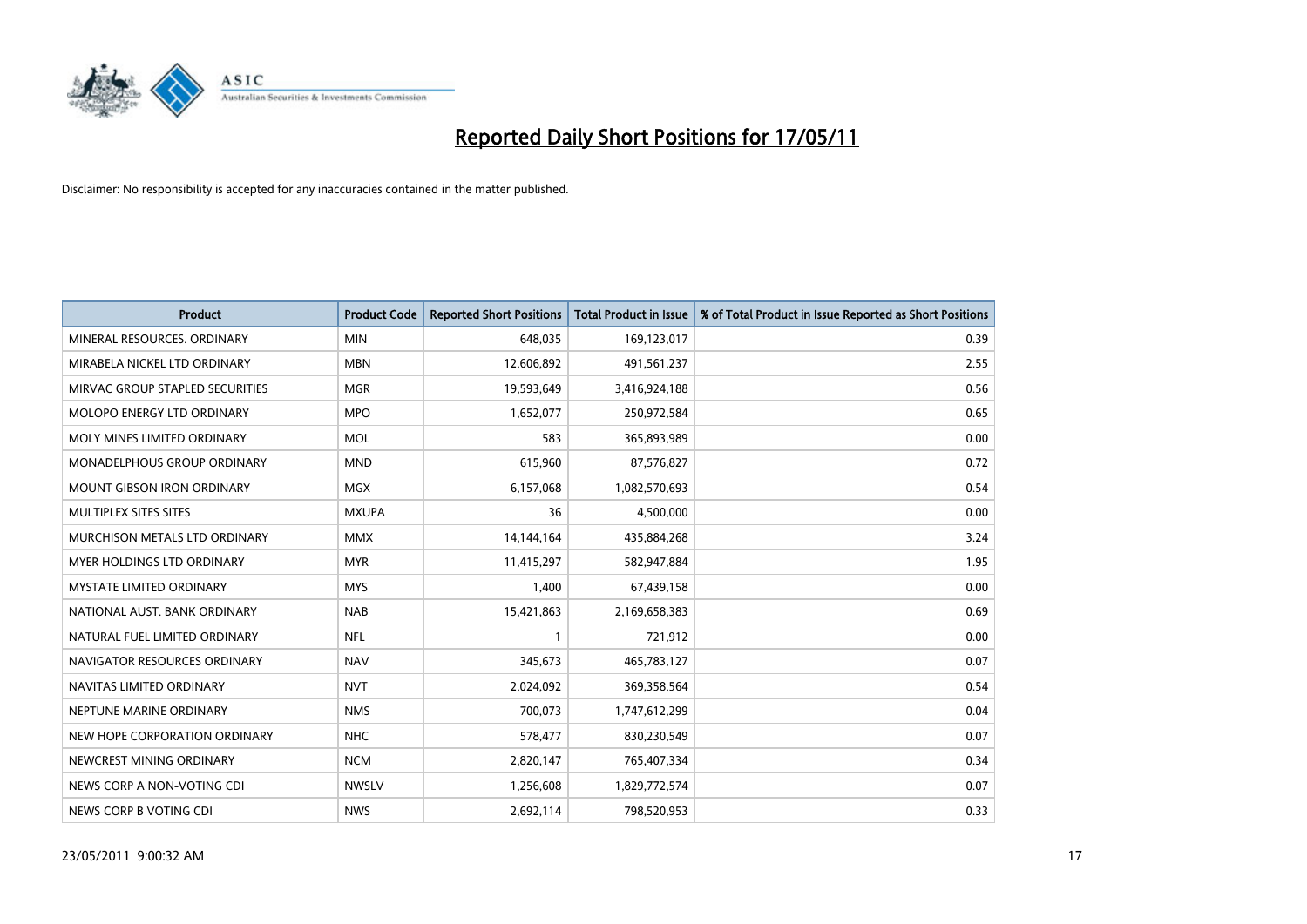

| <b>Product</b>                        | <b>Product Code</b> | <b>Reported Short Positions</b> | <b>Total Product in Issue</b> | % of Total Product in Issue Reported as Short Positions |
|---------------------------------------|---------------------|---------------------------------|-------------------------------|---------------------------------------------------------|
| NEXBIS LIMITED ORDINARY               | <b>NBS</b>          | 63,733                          | 798,356,704                   | 0.01                                                    |
| NEXUS ENERGY LIMITED ORDINARY         | <b>NXS</b>          | 25,727,076                      | 1,162,462,245                 | 2.20                                                    |
| NIB HOLDINGS LIMITED ORDINARY         | <b>NHF</b>          | 228.090                         | 466,765,752                   | 0.05                                                    |
| NICK SCALI LIMITED ORDINARY           | <b>NCK</b>          | 35,846                          | 81,000,000                    | 0.04                                                    |
| NIDO PETROLEUM ORDINARY               | <b>NDO</b>          | 792,378                         | 1,373,822,119                 | 0.05                                                    |
| NKWE PLATINUM 10C US COMMON           | <b>NKP</b>          | 200,566                         | 559,651,184                   | 0.04                                                    |
| NOBLE MINERAL RES ORDINARY            | <b>NMG</b>          | 1,242,479                       | 383,573,630                   | 0.33                                                    |
| NORTHERN CREST ORDINARY               | <b>NOC</b>          | 24,345                          | 133,484,723                   | 0.02                                                    |
| NORTHERN IRON LTD ORDINARY            | <b>NFE</b>          | 1,165,918                       | 336,084,863                   | 0.35                                                    |
| NRW HOLDINGS LIMITED ORDINARY         | <b>NWH</b>          | 381,471                         | 276,770,445                   | 0.14                                                    |
| NSL CONSOLIDATED LTD ORDINARY         | <b>NSL</b>          | 101,269                         | 270,661,373                   | 0.03                                                    |
| NUFARM LIMITED ORDINARY               | <b>NUF</b>          | 5,698,618                       | 261,833,005                   | 2.15                                                    |
| OAKTON LIMITED ORDINARY               | <b>OKN</b>          | 718,796                         | 93,800,235                    | 0.77                                                    |
| OCEANAGOLD CORP. CHESS DEPOSITARY INT | OGC                 | 1,098,825                       | 262,180,388                   | 0.41                                                    |
| OCEANIA CAPITAL LTD ORDINARY          | <b>OCP</b>          | 2,500                           | 91,921,295                    | 0.00                                                    |
| OIL SEARCH LTD ORDINARY               | OSH                 | 9,667,237                       | 1,320,648,378                 | 0.72                                                    |
| OILEX LTD ORDINARY                    | <b>OEX</b>          | 63,746                          | 253,274,885                   | 0.03                                                    |
| OM HOLDINGS LIMITED ORDINARY          | <b>OMH</b>          | 7,701,807                       | 504,105,150                   | 1.52                                                    |
| <b>ONESTEEL LIMITED ORDINARY</b>      | OST                 | 14,884,353                      | 1,338,106,652                 | 1.12                                                    |
| ORICA LIMITED ORDINARY                | ORI                 | 3,334,506                       | 363,223,767                   | 0.88                                                    |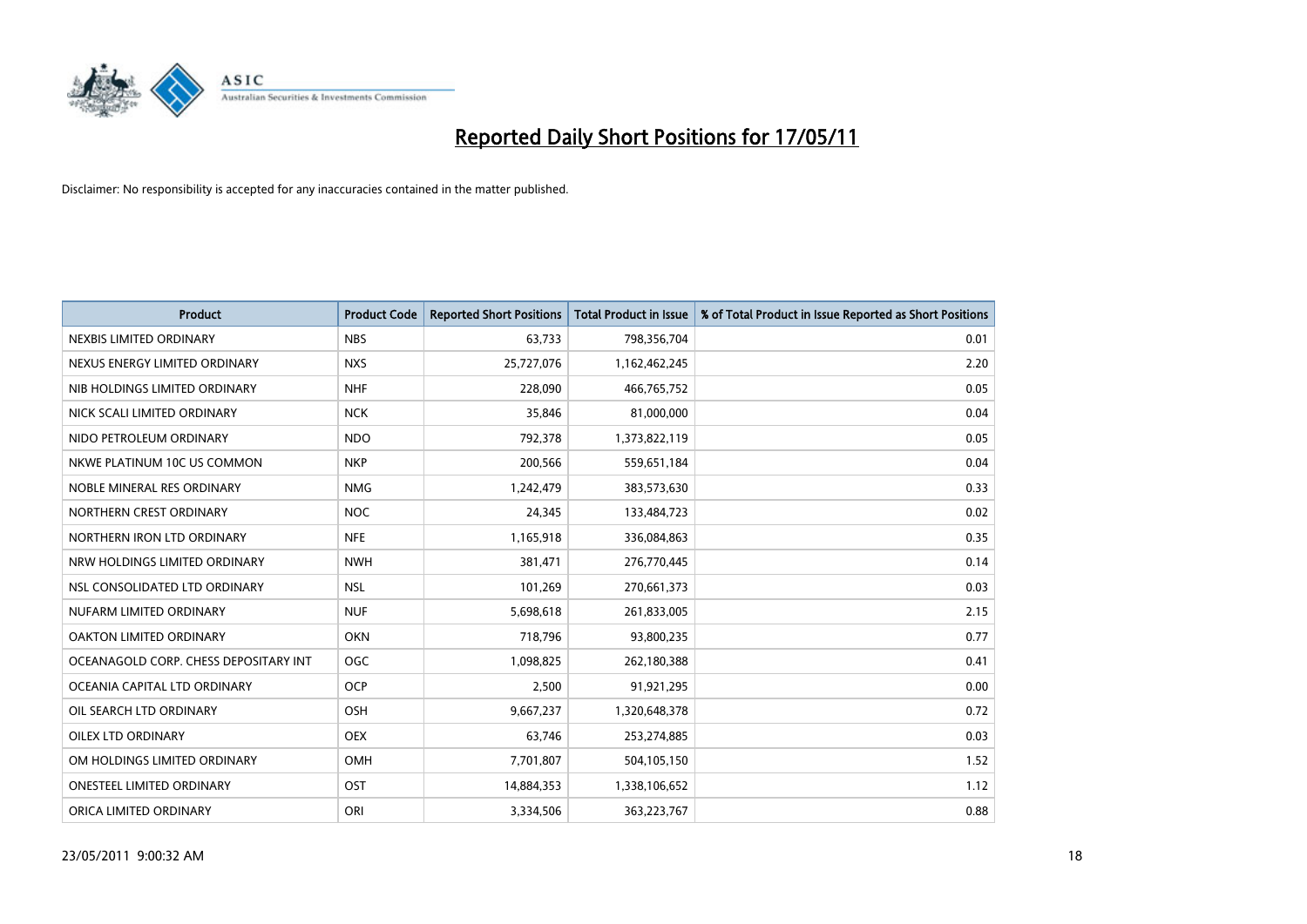

| <b>Product</b>                   | <b>Product Code</b> | <b>Reported Short Positions</b> | <b>Total Product in Issue</b> | % of Total Product in Issue Reported as Short Positions |
|----------------------------------|---------------------|---------------------------------|-------------------------------|---------------------------------------------------------|
| ORIGIN ENERGY ORDINARY           | <b>ORG</b>          | 2,320,756                       | 1,064,379,759                 | 0.21                                                    |
| OROCOBRE LIMITED ORDINARY        | <b>ORE</b>          | 66,410                          | 102,813,894                   | 0.06                                                    |
| OROTONGROUP LIMITED ORDINARY     | ORL                 | 22,851                          | 40,880,902                    | 0.05                                                    |
| OTTO ENERGY LIMITED ORDINARY     | <b>OEL</b>          | 109,204                         | 1,134,540,071                 | 0.01                                                    |
| OZ MINERALS ORDINARY             | <b>OZL</b>          | 22,988,194                      | 3,238,546,504                 | 0.70                                                    |
| <b>PACIFIC BRANDS ORDINARY</b>   | <b>PBG</b>          | 7,467,117                       | 931,386,248                   | 0.80                                                    |
| PALADIN ENERGY LTD ORDINARY      | <b>PDN</b>          | 18,257,818                      | 777,698,217                   | 2.33                                                    |
| PANAUST LIMITED ORDINARY         | <b>PNA</b>          | 19,615,391                      | 2,965,008,426                 | 0.68                                                    |
| PANORAMIC RESOURCES ORDINARY     | PAN                 | 1,140,171                       | 207,050,710                   | 0.56                                                    |
| PAPERLINX LIMITED ORDINARY       | <b>PPX</b>          | 16,398,664                      | 603,580,761                   | 2.73                                                    |
| <b>PAPILLON RES LTD ORDINARY</b> | <b>PIR</b>          | 78,487                          | 190,812,855                   | 0.04                                                    |
| PATTIES FOODS LTD ORDINARY       | PFL                 |                                 | 138,989,223                   | 0.00                                                    |
| PEET LIMITED ORDINARY            | <b>PPC</b>          | 91,847                          | 303,854,244                   | 0.02                                                    |
| PENINSULA ENERGY LTD ORDINARY    | <b>PEN</b>          | 285,000                         | 2,087,215,700                 | 0.01                                                    |
| PERILYA LIMITED ORDINARY         | PEM                 | 627,869                         | 526,075,563                   | 0.13                                                    |
| PERPETUAL LIMITED ORDINARY       | PPT                 | 2,450,144                       | 44,669,352                    | 5.49                                                    |
| PERSEUS MINING LTD ORDINARY      | PRU                 | 4,624,317                       | 425,017,088                   | 1.09                                                    |
| PETSEC ENERGY ORDINARY           | <b>PSA</b>          | 223,332                         | 231,283,622                   | 0.10                                                    |
| PHARMAXIS LTD ORDINARY           | <b>PXS</b>          | 1,021,993                       | 228,290,309                   | 0.44                                                    |
| PHOTON GROUP LTD ORDINARY        | <b>PGA</b>          | 250,510                         | 1,540,886,866                 | 0.02                                                    |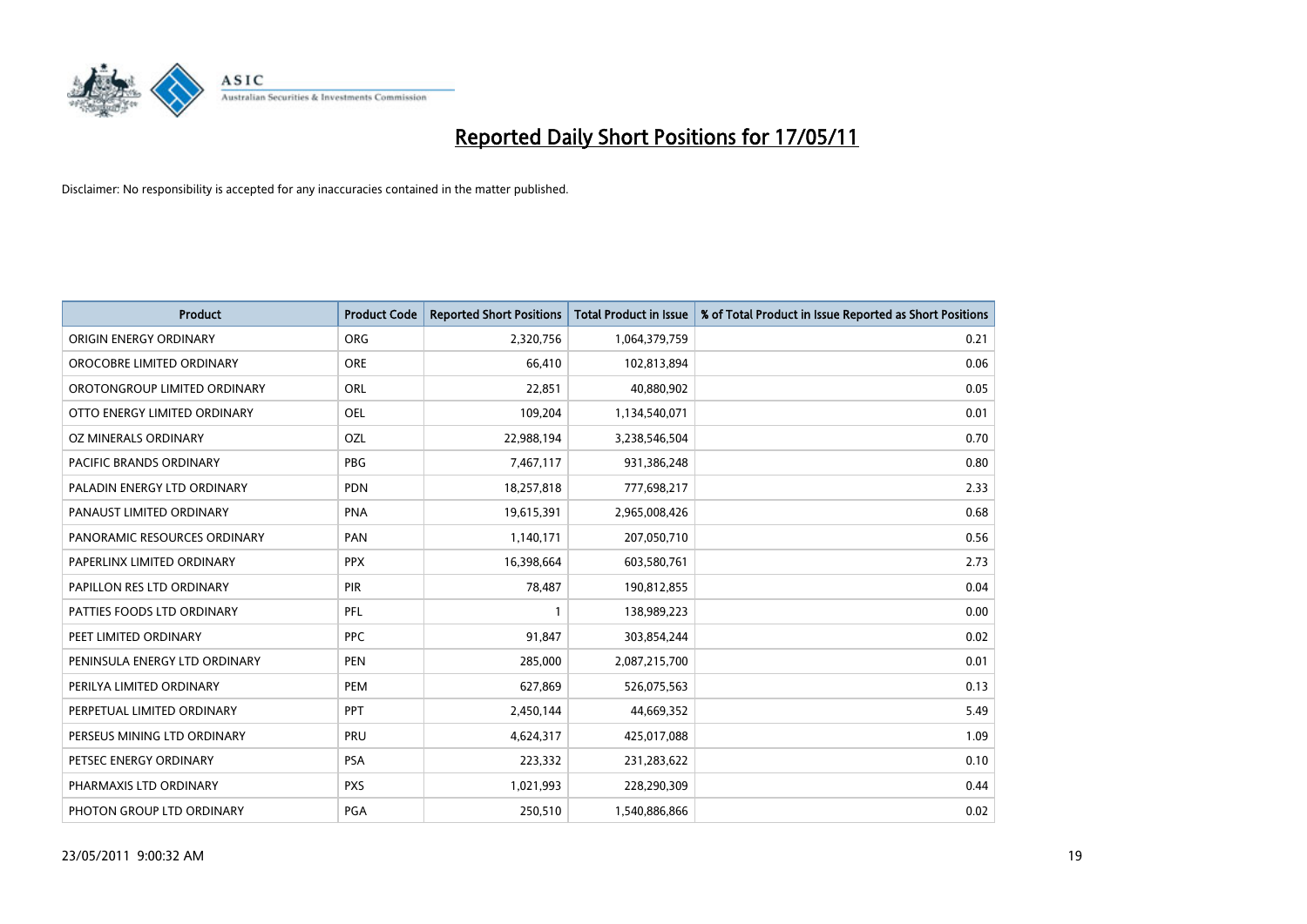

| <b>Product</b>                       | <b>Product Code</b> | <b>Reported Short Positions</b> | <b>Total Product in Issue</b> | % of Total Product in Issue Reported as Short Positions |
|--------------------------------------|---------------------|---------------------------------|-------------------------------|---------------------------------------------------------|
| PLATINUM ASSET ORDINARY              | <b>PTM</b>          | 6,884,102                       | 561,347,878                   | 1.21                                                    |
| PLATINUM AUSTRALIA ORDINARY          | <b>PLA</b>          | 5,448,946                       | 392,430,039                   | 1.39                                                    |
| PLATINUM CAPITAL LTD ORDINARY        | <b>PMC</b>          |                                 | 164,959,410                   | 0.00                                                    |
| PMP LIMITED ORDINARY                 | <b>PMP</b>          | 48,366                          | 332,676,960                   | 0.01                                                    |
| PORT BOUVARD LIMITED ORDINARY        | PBD                 | 6,754                           | 593,868,295                   | 0.00                                                    |
| PRANA BIOTECHNOLOGY ORDINARY         | PBT                 | 725,040                         | 269,292,203                   | 0.27                                                    |
| PREMIER INVESTMENTS ORDINARY         | <b>PMV</b>          | 575,587                         | 155,062,831                   | 0.36                                                    |
| PRIMA BIOMED LTD ORDINARY            | <b>PRR</b>          | 58,032                          | 813,622,746                   | 0.01                                                    |
| PRIMARY HEALTH CARE ORDINARY         | PRY                 | 9,447,603                       | 497,349,803                   | 1.89                                                    |
| PRIME INFR GROUP. STAPLED SECURITIES | PIH                 | 308,735                         | 351,776,795                   | 0.09                                                    |
| PRIME MEDIA GRP LTD ORDINARY         | <b>PRT</b>          | 14,825                          | 366,330,303                   | 0.00                                                    |
| PROGEN PHARMACEUTIC ORDINARY         | PGL                 | 151,596                         | 24,709,097                    | 0.61                                                    |
| PROGRAMMED ORDINARY                  | <b>PRG</b>          | 395,824                         | 118,169,908                   | 0.32                                                    |
| <b>PSIVIDA CORP CDI 1:1</b>          | <b>PVA</b>          | 6,878                           | 8,891,730                     | 0.08                                                    |
| <b>QANTAS AIRWAYS ORDINARY</b>       | QAN                 | 36,337,165                      | 2,265,123,620                 | 1.59                                                    |
| OBE INSURANCE GROUP ORDINARY         | OBE                 | 15,877,188                      | 1,092,653,182                 | 1.41                                                    |
| OR NATIONAL LIMITED ORDINARY         | <b>ORN</b>          | 17,775,383                      | 2,440,000,000                 | 0.74                                                    |
| ORXPHARMA LTD ORDINARY               | <b>ORX</b>          | 14,250                          | 125,774,127                   | 0.01                                                    |
| <b>QUBE LOGISTICS ORDINARY UNITS</b> | QUB                 | 18,373,213                      | 610,839,329                   | 3.01                                                    |
| RAMELIUS RESOURCES ORDINARY          | <b>RMS</b>          | 199,894                         | 291,767,215                   | 0.06                                                    |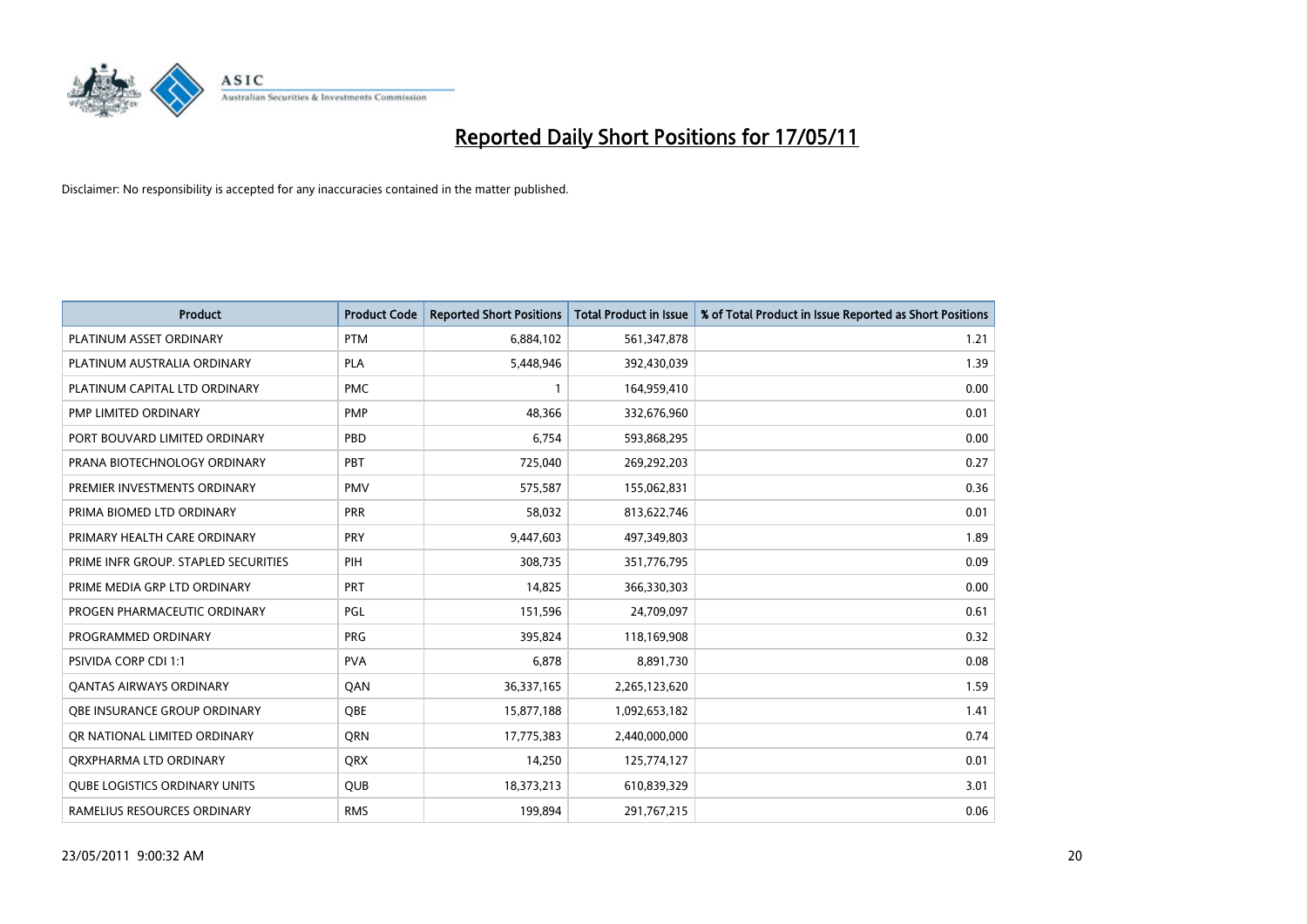

| <b>Product</b>                      | <b>Product Code</b> | <b>Reported Short Positions</b> | Total Product in Issue | % of Total Product in Issue Reported as Short Positions |
|-------------------------------------|---------------------|---------------------------------|------------------------|---------------------------------------------------------|
| RAMSAY HEALTH CARE ORDINARY         | <b>RHC</b>          | 2,232,951                       | 202,081,252            | 1.10                                                    |
| <b>RCR TOMLINSON ORDINARY</b>       | <b>RCR</b>          | 68,067                          | 131,897,672            | 0.05                                                    |
| <b>REA GROUP ORDINARY</b>           | <b>REA</b>          | 70.716                          | 130,401,680            | 0.04                                                    |
| RECKON LIMITED ORDINARY             | <b>RKN</b>          | 3,956                           | 133,384,060            | 0.00                                                    |
| <b>RED FORK ENERGY ORDINARY</b>     | <b>RFE</b>          | 7,696                           | 269,769,853            | 0.00                                                    |
| REED RESOURCES LTD ORDINARY         | <b>RDR</b>          | 401,690                         | 262,237,201            | 0.15                                                    |
| REGIS RESOURCES ORDINARY            | <b>RRL</b>          | 2,423,001                       | 431,217,041            | 0.57                                                    |
| RESMED INC CDI 10:1                 | <b>RMD</b>          | 10,508,155                      | 1,534,676,730          | 0.66                                                    |
| <b>RESOLUTE MINING ORDINARY</b>     | <b>RSG</b>          | 5,914,850                       | 467,618,520            | 1.28                                                    |
| <b>RESOURCE GENERATION ORDINARY</b> | <b>RES</b>          | 214,311                         | 250,700,530            | 0.08                                                    |
| REVERSE CORP LIMITED ORDINARY       | <b>REF</b>          | 25,141                          | 92,382,175             | 0.03                                                    |
| REX MINERALS LIMITED ORDINARY       | <b>RXM</b>          | 273,063                         | 151,438,879            | 0.17                                                    |
| RHG LIMITED ORDINARY                | <b>RHG</b>          | 270,537                         | 318,745,978            | 0.07                                                    |
| <b>RIDLEY CORPORATION ORDINARY</b>  | <b>RIC</b>          | 794,311                         | 307,817,071            | 0.27                                                    |
| RIO TINTO LIMITED ORDINARY          | <b>RIO</b>          | 15,821,353                      | 435,758,720            | 3.62                                                    |
| <b>RIVERCITY MOTORWAY STAPLED</b>   | <b>RCY</b>          | 132,000                         | 957,010,115            | 0.01                                                    |
| RIVERSDALE MINING ORDINARY          | <b>RIV</b>          | 28,648                          | 244,431,186            | 0.01                                                    |
| ROBUST RESOURCES ORDINARY           | <b>ROL</b>          | 1,129,702                       | 84,944,097             | 1.33                                                    |
| ROC OIL COMPANY ORDINARY            | <b>ROC</b>          | 6,663,861                       | 713,154,560            | 0.93                                                    |
| SAI GLOBAL LIMITED ORDINARY         | SAI                 | 243,322                         | 199,552,155            | 0.12                                                    |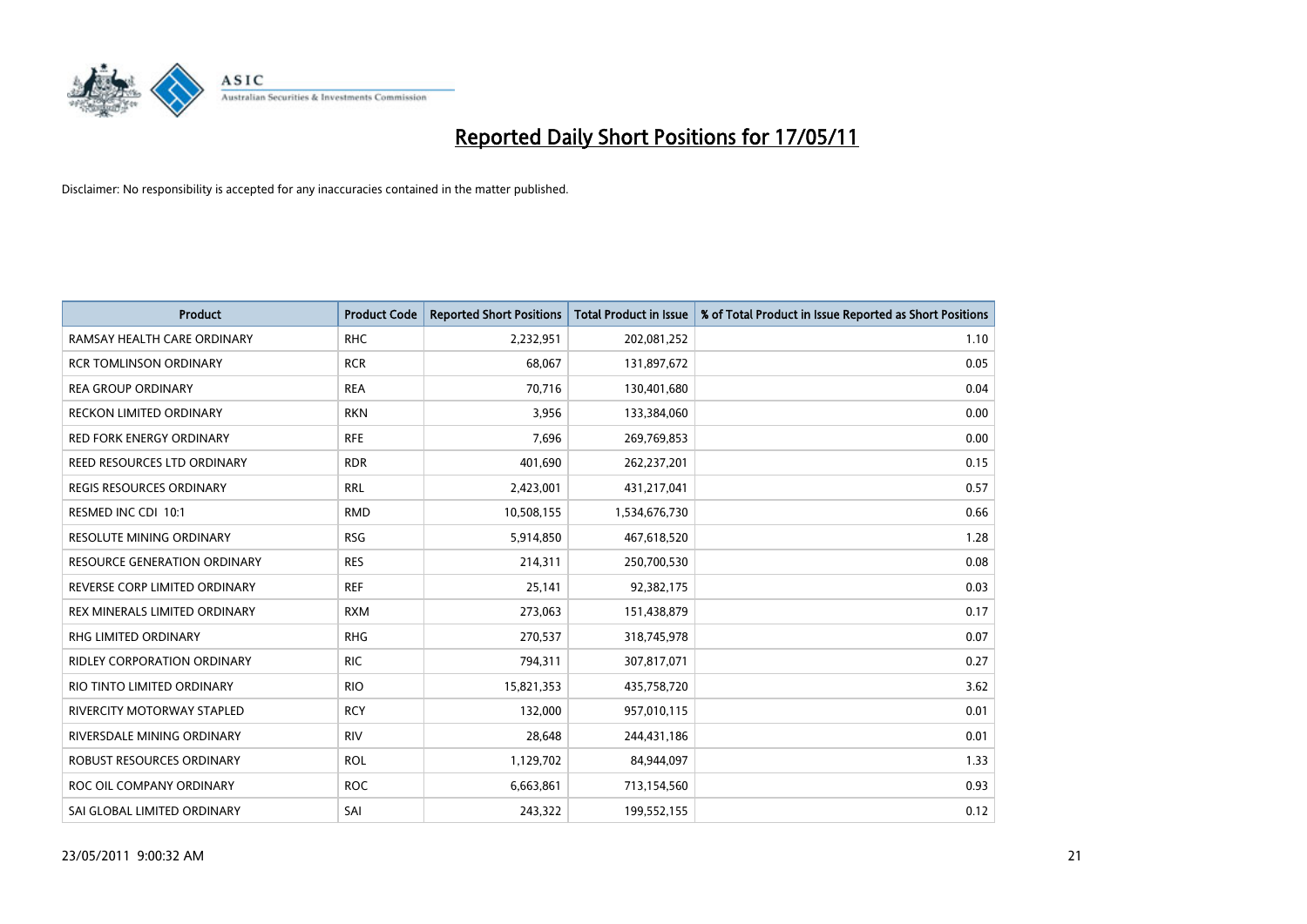

| <b>Product</b>                           | <b>Product Code</b> | <b>Reported Short Positions</b> | <b>Total Product in Issue</b> | % of Total Product in Issue Reported as Short Positions |
|------------------------------------------|---------------------|---------------------------------|-------------------------------|---------------------------------------------------------|
| SALMAT LIMITED ORDINARY                  | <b>SLM</b>          | 144,481                         | 159,775,299                   | 0.09                                                    |
| SAMSON OIL & GAS LTD ORDINARY            | SSN                 | 3,172,995                       | 1,727,080,909                 | 0.18                                                    |
| SANDFIRE RESOURCES ORDINARY              | <b>SFR</b>          | 2,359,278                       | 148,384,969                   | 1.56                                                    |
| SANTOS LTD ORDINARY                      | <b>STO</b>          | 4,750,073                       | 877,955,664                   | 0.53                                                    |
| SARACEN MINERAL ORDINARY                 | <b>SAR</b>          | 472,736                         | 492,151,415                   | 0.09                                                    |
| SEDGMAN LIMITED ORDINARY                 | <b>SDM</b>          | 385,814                         | 209,752,689                   | 0.18                                                    |
| SEEK LIMITED ORDINARY                    | <b>SEK</b>          | 9,097,721                       | 336,584,488                   | 2.71                                                    |
| SELECT HARVESTS ORDINARY                 | SHV                 | 202,530                         | 56,226,960                    | 0.36                                                    |
| SENETAS CORPORATION ORDINARY             | <b>SEN</b>          | 756,999                         | 463,105,195                   | 0.16                                                    |
| SENEX ENERGY LIMITED ORDINARY            | <b>SXY</b>          | 117,339                         | 744,320,231                   | 0.02                                                    |
| SERVCORP LIMITED ORDINARY                | SRV                 | 88,933                          | 98,440,807                    | 0.10                                                    |
| SERVICE STREAM ORDINARY                  | <b>SSM</b>          | 344,663                         | 283,418,867                   | 0.12                                                    |
| SEVEN GROUP HOLDINGS ORDINARY            | <b>SVW</b>          | 728,044                         | 305,910,281                   | 0.22                                                    |
| SEVEN WEST MEDIA LTD ORDINARY            | <b>SWM</b>          | 4,637,978                       | 610,327,899                   | 0.75                                                    |
| SIGMA PHARMACEUTICAL ORDINARY            | SIP                 | 18,373,864                      | 1,178,626,572                 | 1.54                                                    |
| SIGNATURE METALS LTD ORDINARY            | <b>SBL</b>          | 383,956                         | 2,351,804,534                 | 0.02                                                    |
| SILEX SYSTEMS ORDINARY                   | <b>SLX</b>          | 353,923                         | 170,128,997                   | 0.20                                                    |
| SILVER LAKE RESOURCE ORDINARY            | <b>SLR</b>          | 29,129                          | 178,882,838                   | 0.01                                                    |
| SIMS METAL MGMT LTD ORDINARY             | SGM                 | 3,181,838                       | 205,393,914                   | 1.57                                                    |
| SINGAPORE TELECOMM. CHESS DEPOSITARY INT | SGT                 | 5,345,579                       | 234.092.504                   | 2.30                                                    |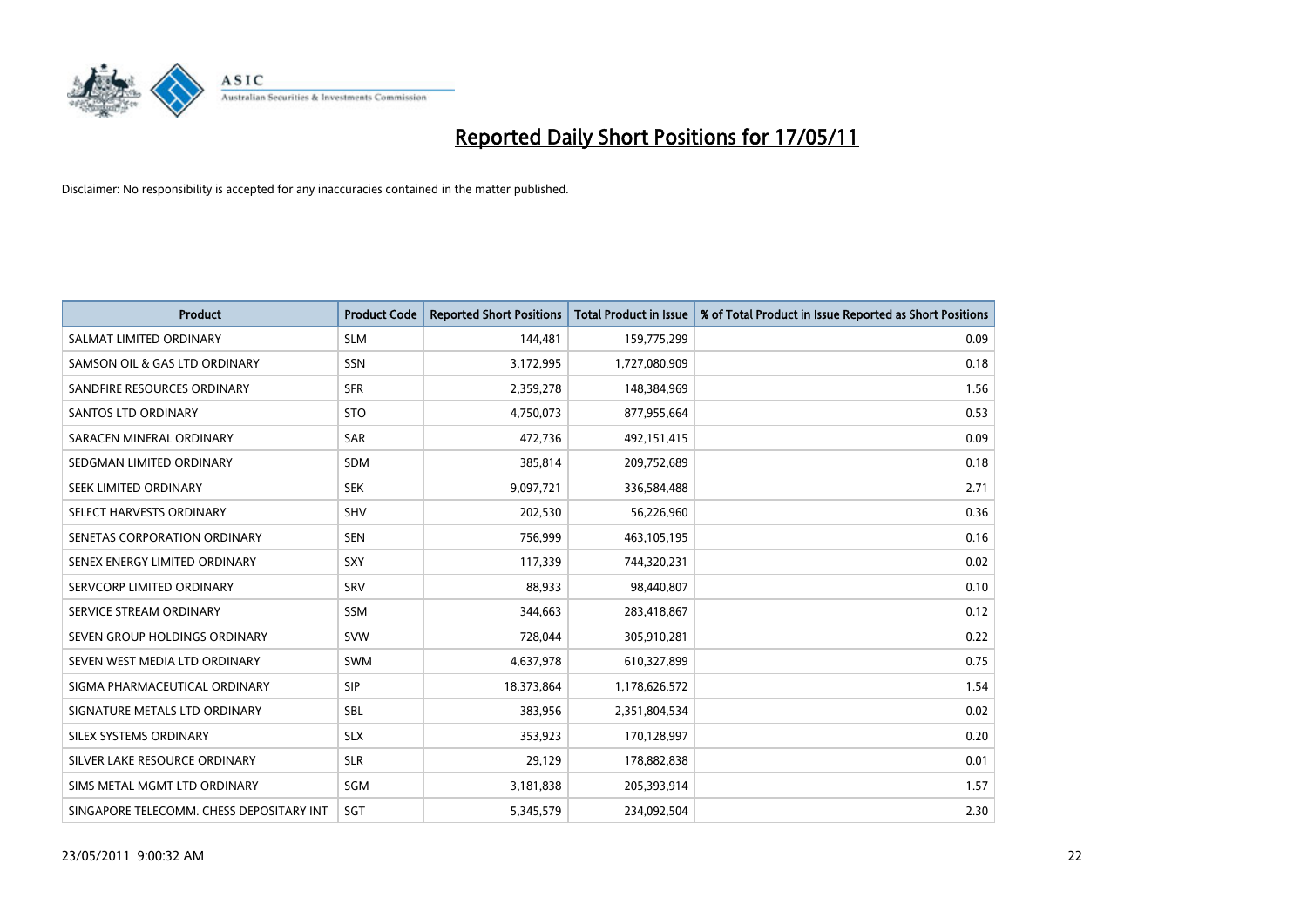

| <b>Product</b>                           | <b>Product Code</b> | <b>Reported Short Positions</b> | <b>Total Product in Issue</b> | % of Total Product in Issue Reported as Short Positions |
|------------------------------------------|---------------------|---------------------------------|-------------------------------|---------------------------------------------------------|
| SKILLED GROUP LTD ORDINARY               | <b>SKE</b>          | 54,435                          | 233,089,776                   | 0.02                                                    |
| SKY CITY ENTERTAIN, ORDINARY             | <b>SKC</b>          | 41,123                          | 576,958,340                   | 0.01                                                    |
| <b>SLATER &amp; GORDON ORDINARY</b>      | SGH                 | 4,915                           | 149,320,168                   | 0.00                                                    |
| SMS MANAGEMENT. ORDINARY                 | <b>SMX</b>          | 133,466                         | 67,661,358                    | 0.18                                                    |
| SONIC HEALTHCARE ORDINARY                | <b>SHL</b>          | 5,709,382                       | 388,429,875                   | 1.46                                                    |
| SOUL PATTINSON (W.H) ORDINARY            | SOL                 | 36,649                          | 238,640,580                   | 0.01                                                    |
| SP AUSNET STAPLED SECURITIES             | SPN                 | 4,406,353                       | 2,795,115,439                 | 0.16                                                    |
| SPARK INFRASTRUCTURE STAPLED NOTE & UNIT | SKI                 | 17,284,413                      | 1,326,734,264                 | 1.29                                                    |
| SPDR 200 FUND ETF UNITS                  | <b>STW</b>          | 8                               | 50,339,159                    | 0.00                                                    |
| SPECIALTY FASHION ORDINARY               | <b>SFH</b>          | 676,307                         | 191,686,122                   | 0.36                                                    |
| SPHERE MINERALS LTD ORDINARY             | <b>SPH</b>          | 1,068                           | 171,348,151                   | 0.00                                                    |
| SPOTLESS GROUP LTD ORDINARY              | SPT                 | 2,162,575                       | 262,766,725                   | 0.82                                                    |
| ST BARBARA LIMITED ORDINARY              | <b>SBM</b>          | 4,866,200                       | 325,615,389                   | 1.49                                                    |
| STAGING CONNECTIONS ORDINARY             | <b>STG</b>          | 2,917,189                       | 78,317,726                    | 3.72                                                    |
| STANMORE COAL LTD ORDINARY               | <b>SMR</b>          | 82,840                          | 88,270,738                    | 0.09                                                    |
| STARPHARMA HOLDINGS ORDINARY             | SPL                 | 276,449                         | 247,402,721                   | 0.12                                                    |
| STH AMERICAN COR LTD ORDINARY            | SAY                 | 9,200                           | 245,846,493                   | 0.00                                                    |
| STH CRS ELECT ENGNR ORDINARY             | <b>SXE</b>          | 72,392                          | 142,678,939                   | 0.05                                                    |
| STHN CROSS MEDIA ORDINARY                | <b>SXL</b>          | 1,382,536                       | 704,705,192                   | 0.19                                                    |
| STOCKLAND UNITS/ORD STAPLED              | SGP                 | 10.346.510                      | 2,383,036,717                 | 0.42                                                    |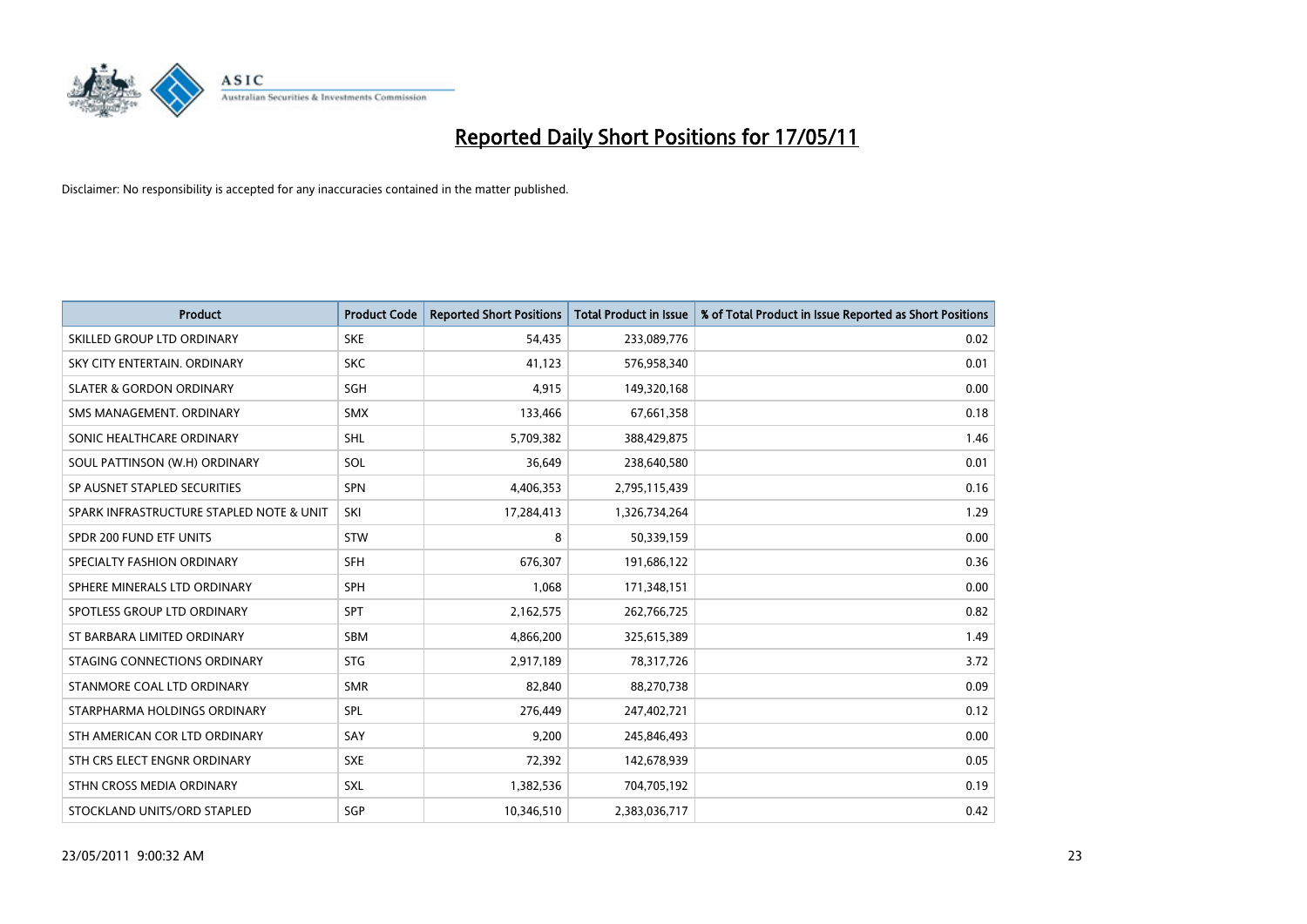

| <b>Product</b>                     | <b>Product Code</b> | <b>Reported Short Positions</b> | <b>Total Product in Issue</b> | % of Total Product in Issue Reported as Short Positions |
|------------------------------------|---------------------|---------------------------------|-------------------------------|---------------------------------------------------------|
| STRAITS RES LTD. ORDINARY          | SRQ                 | 7,754,210                       | 324,655,749                   | 2.38                                                    |
| <b>STW COMMUNICATIONS ORDINARY</b> | SGN                 | 361,007                         | 364,310,964                   | 0.10                                                    |
| SUNCORP GROUP LTD ORDINARY         | <b>SUN</b>          | 9,082,937                       | 1,286,600,980                 | 0.68                                                    |
| SUNDANCE ENERGY ORDINARY           | <b>SEA</b>          | 34,246                          | 276,709,585                   | 0.01                                                    |
| SUNDANCE RESOURCES ORDINARY        | <b>SDL</b>          | 11,417,342                      | 2,870,657,169                 | 0.39                                                    |
| SUNLAND GROUP LTD ORDINARY         | <b>SDG</b>          | 88,041                          | 224,881,794                   | 0.03                                                    |
| SUPER RET REP LTD ORDINARY         | <b>SUL</b>          | 165,635                         | 130,018,739                   | 0.13                                                    |
| SWICK MINING ORDINARY              | <b>SWK</b>          | 1,548                           | 236,724,970                   | 0.00                                                    |
| SYMEX HOLDINGS ORDINARY            | <b>SYM</b>          | 27,221                          | 142,481,091                   | 0.01                                                    |
| TABCORP HOLDINGS LTD ORDINARY      | <b>TAH</b>          | 3,042,660                       | 688,019,737                   | 0.41                                                    |
| TALENT2 INTERNATION ORDINARY       | <b>TWO</b>          | 7                               | 142,434,450                   | 0.00                                                    |
| <b>TALISMAN MINING ORDINARY</b>    | <b>TLM</b>          | 3,079                           | 130,438,627                   | 0.00                                                    |
| TANAMI GOLD NL ORDINARY            | <b>TAM</b>          | 59,915                          | 260,997,677                   | 0.02                                                    |
| TAP OIL LIMITED ORDINARY           | <b>TAP</b>          | 848,514                         | 240,967,311                   | 0.36                                                    |
| TASSAL GROUP LIMITED ORDINARY      | <b>TGR</b>          | 69,534                          | 146,304,404                   | 0.03                                                    |
| TATTS GROUP LTD ORDINARY           | <b>TTS</b>          | 12,368,461                      | 1,318,683,208                 | 0.93                                                    |
| TELECOM CORPORATION ORDINARY       | <b>TEL</b>          | 29,880,874                      | 1,924,652,813                 | 1.55                                                    |
| TELSTRA CORPORATION. ORDINARY      | <b>TLS</b>          | 53,874,682                      | 12,443,074,357                | 0.41                                                    |
| TEN NETWORK HOLDINGS ORDINARY      | <b>TEN</b>          | 38,170,501                      | 1,045,236,720                 | 3.65                                                    |
| TERANGA GOLD CORP CDI 1:1          | <b>TGZ</b>          | 480.497                         | 150,340,337                   | 0.31                                                    |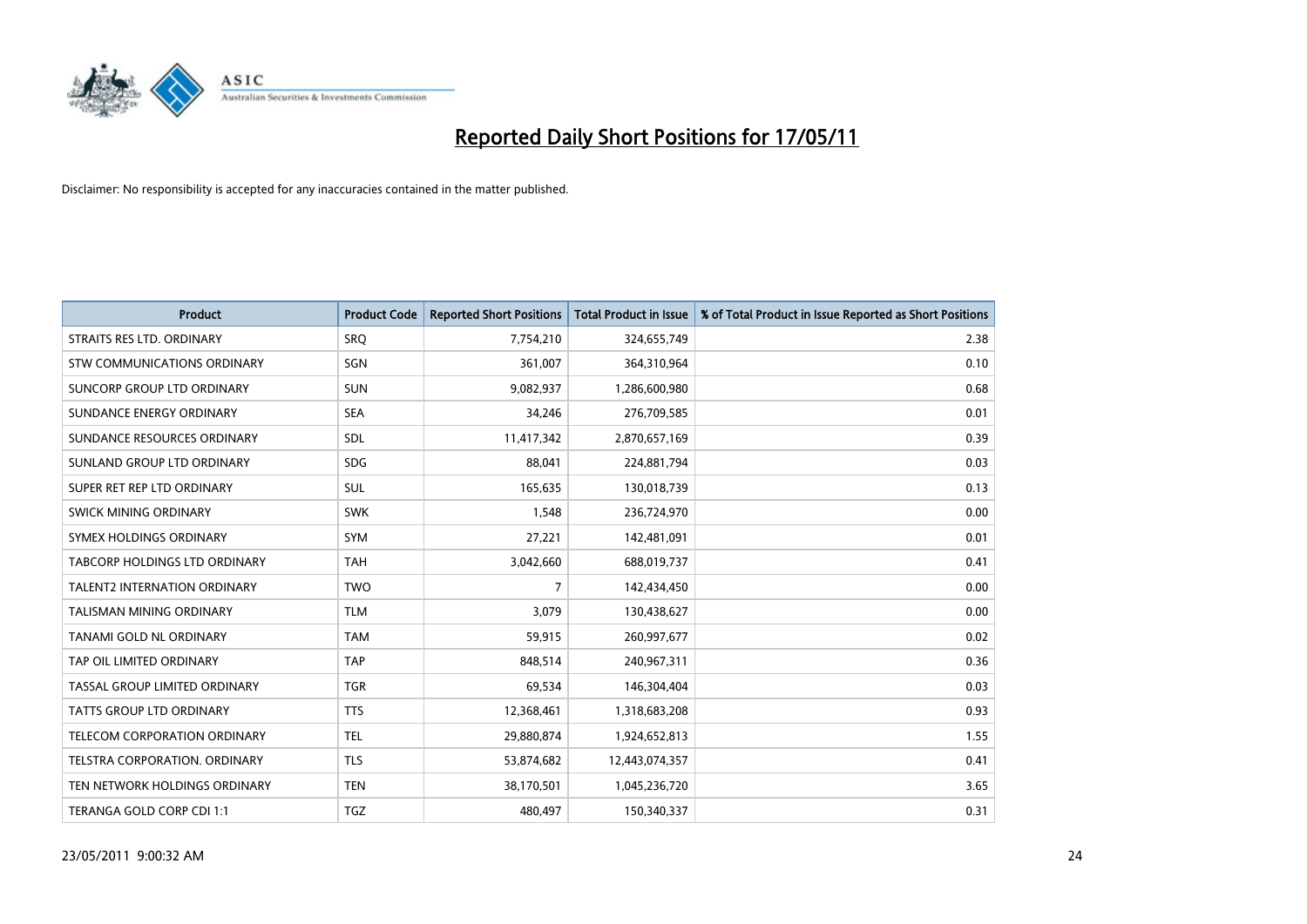

| <b>Product</b>                           | <b>Product Code</b> | <b>Reported Short Positions</b> | <b>Total Product in Issue</b> | % of Total Product in Issue Reported as Short Positions |
|------------------------------------------|---------------------|---------------------------------|-------------------------------|---------------------------------------------------------|
| TFS CORPORATION LTD ORDINARY             | <b>TFC</b>          | 80,518                          | 275,789,494                   | 0.03                                                    |
| THE REJECT SHOP ORDINARY                 | <b>TRS</b>          | 640,730                         | 26,033,570                    | 2.45                                                    |
| THINKSMART LIMITED ORDINARY              | <b>TSM</b>          | 3,304                           | 129,879,390                   | 0.00                                                    |
| THOR MINING PLC CHESS DEPOSITARY         | <b>THR</b>          | 2,307                           | 222,489,120                   | 0.00                                                    |
| THORN GROUP LIMITED ORDINARY             | <b>TGA</b>          | 14,151                          | 129,858,924                   | 0.01                                                    |
| THUNDELARRA EXPLOR, ORDINARY             | <b>THX</b>          | 61,684                          | 153,578,927                   | 0.04                                                    |
| TIGER RESOURCES ORDINARY                 | <b>TGS</b>          | 147,972                         | 668,635,549                   | 0.02                                                    |
| TIMBERCORP LIMITED ORDINARY              | <b>TIM</b>          | 90,074                          | 352,071,429                   | 0.02                                                    |
| <b>TISHMAN SPEYER UNITS</b>              | <b>TSO</b>          | 69,374                          | 338,440,904                   | 0.02                                                    |
| TNG LIMITED ORDINARY                     | <b>TNG</b>          | 4,321                           | 284,803,062                   | 0.00                                                    |
| TOLL HOLDINGS LTD ORDINARY               | <b>TOL</b>          | 19,788,122                      | 710,128,531                   | 2.78                                                    |
| TORO ENERGY LIMITED ORDINARY             | <b>TOE</b>          | 35,404                          | 964,936,676                   | 0.00                                                    |
| TOWER LIMITED ORDINARY                   | <b>TWR</b>          | 689,519                         | 263,603,448                   | 0.26                                                    |
| TOX FREE SOLUTIONS ORDINARY              | <b>TOX</b>          | 31,630                          | 92,290,500                    | 0.02                                                    |
| TPG TELECOM LIMITED ORDINARY             | <b>TPM</b>          | 4,027,505                       | 775,522,421                   | 0.50                                                    |
| TRANSFIELD SERV INFR STAPLED SECURITIES  | <b>TSI</b>          | 500,897                         | 438,756,421                   | 0.12                                                    |
| TRANSFIELD SERVICES ORDINARY             | <b>TSE</b>          | 7,987,160                       | 549,715,957                   | 1.45                                                    |
| TRANSPACIFIC INDUST. ORDINARY            | <b>TPI</b>          | 9,969,196                       | 960,638,735                   | 1.02                                                    |
| TRANSURBAN GROUP TRIPLE STAPLED SEC.     | <b>TCL</b>          | 5,130,781                       | 1,443,543,731                 | 0.32                                                    |
| TREASURY WINE ESTATE DEFERRED SETTLEMENT | <b>TWE</b>          | 7,340,488                       | 650,000,000                   | 1.13                                                    |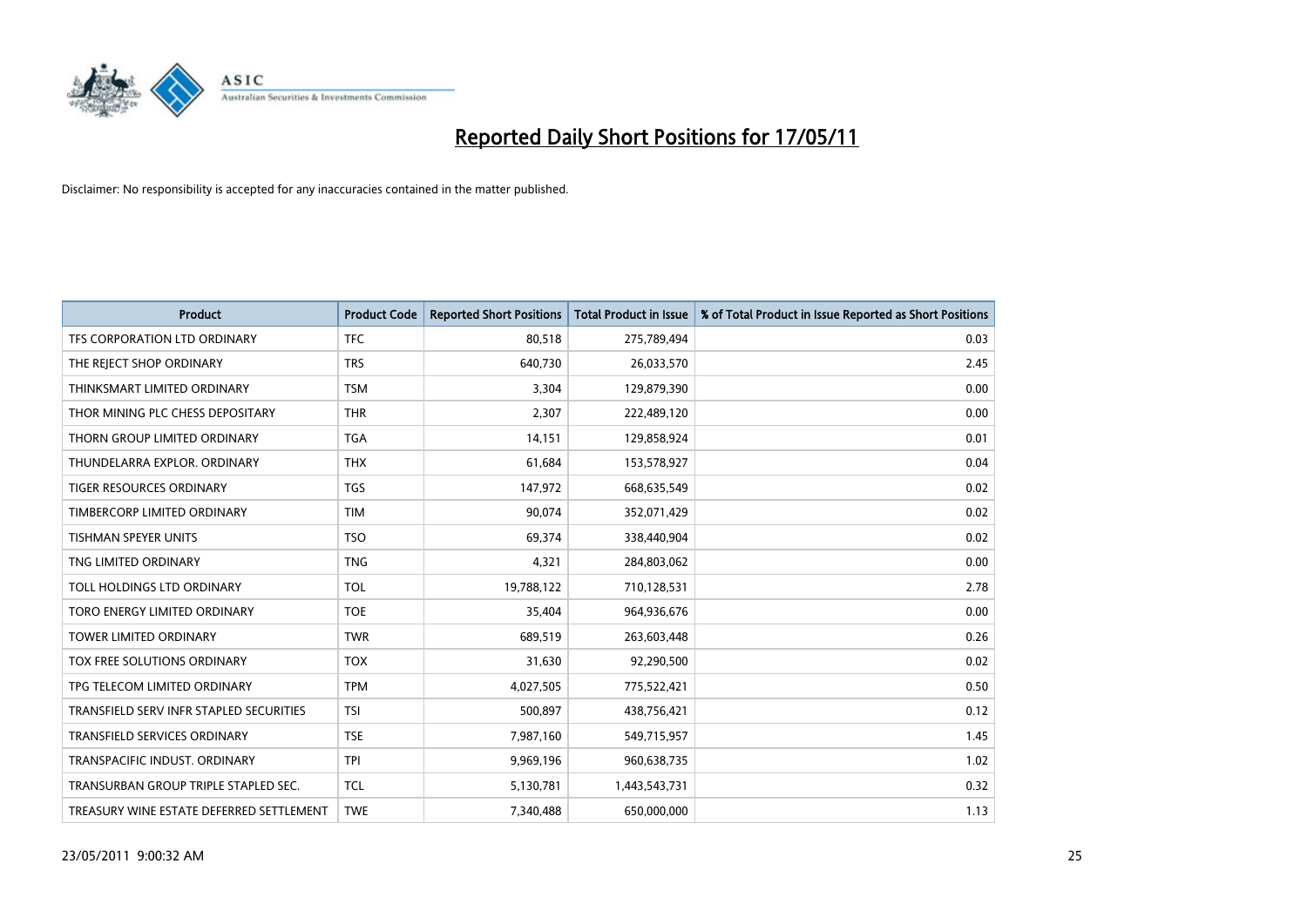

| <b>Product</b>                            | <b>Product Code</b> | <b>Reported Short Positions</b> | <b>Total Product in Issue</b> | % of Total Product in Issue Reported as Short Positions |
|-------------------------------------------|---------------------|---------------------------------|-------------------------------|---------------------------------------------------------|
| TRINITY GROUP STAPLED SECURITIES          | <b>TCQ</b>          | 3,419                           | 203,405,927                   | 0.00                                                    |
| TROY RESOURCES NL ORDINARY                | <b>TRY</b>          | 36,670                          | 87,970,323                    | 0.04                                                    |
| UGL LIMITED ORDINARY                      | UGL                 | 5,420,148                       | 166,047,171                   | 3.22                                                    |
| UNILIFE CORPORATION CDI US PROHIBITED     | <b>UNS</b>          | 580,348                         | 273,315,305                   | 0.21                                                    |
| UXC LIMITED ORDINARY                      | <b>UXC</b>          | 45,584                          | 305,789,718                   | 0.01                                                    |
| VALAD PROPERTY GROUP STAPLED US PROHIBIT. | <b>VPG</b>          | 3,909,525                       | 115,108,116                   | 3.39                                                    |
| <b>VDM GROUP LIMITED ORDINARY</b>         | <b>VMG</b>          | 11,116                          | 193,127,749                   | 0.01                                                    |
| <b>VENTURE MINERALS ORDINARY</b>          | <b>VMS</b>          | 229,247                         | 220,943,592                   | 0.09                                                    |
| <b>VIRGIN BLUE HOLDINGS ORDINARY</b>      | <b>VBA</b>          | 41,920,164                      | 2,210,197,600                 | 1.89                                                    |
| <b>VISION GROUP HLDGS ORDINARY</b>        | <b>VGH</b>          | 78,000                          | 74,197,532                    | 0.11                                                    |
| VITA GROUP LTD ORDINARY                   | <b>VTG</b>          | 75,190                          | 142,499,800                   | 0.05                                                    |
| VITERRA INC CDI 1:1                       | <b>VTA</b>          | 3,828                           | 68,629,939                    | 0.01                                                    |
| WATPAC LIMITED ORDINARY                   | <b>WTP</b>          | 43,796                          | 183,341,382                   | 0.01                                                    |
| <b>WDS LIMITED ORDINARY</b>               | <b>WDS</b>          | 701                             | 144,055,662                   | 0.00                                                    |
| <b>WEBJET LIMITED ORDINARY</b>            | <b>WEB</b>          | 387,773                         | 77,961,278                    | 0.50                                                    |
| <b>WESFARMERS LIMITED ORDINARY</b>        | <b>WES</b>          | 22,511,390                      | 1,005,197,704                 | 2.22                                                    |
| WESFARMERS LIMITED PARTIALLY PROTECTED    | <b>WESN</b>         | 91,110                          | 151,874,458                   | 0.06                                                    |
| WESTERN AREAS NL ORDINARY                 | <b>WSA</b>          | 6,701,830                       | 179,735,899                   | 3.74                                                    |
| WESTERN DESERT RES. ORDINARY              | <b>WDR</b>          | 948                             | 155,209,435                   | 0.00                                                    |
| WESTFIELD GROUP ORD/UNIT STAPLED SEC      | <b>WDC</b>          | 8,228,371                       | 2,308,988,539                 | 0.30                                                    |